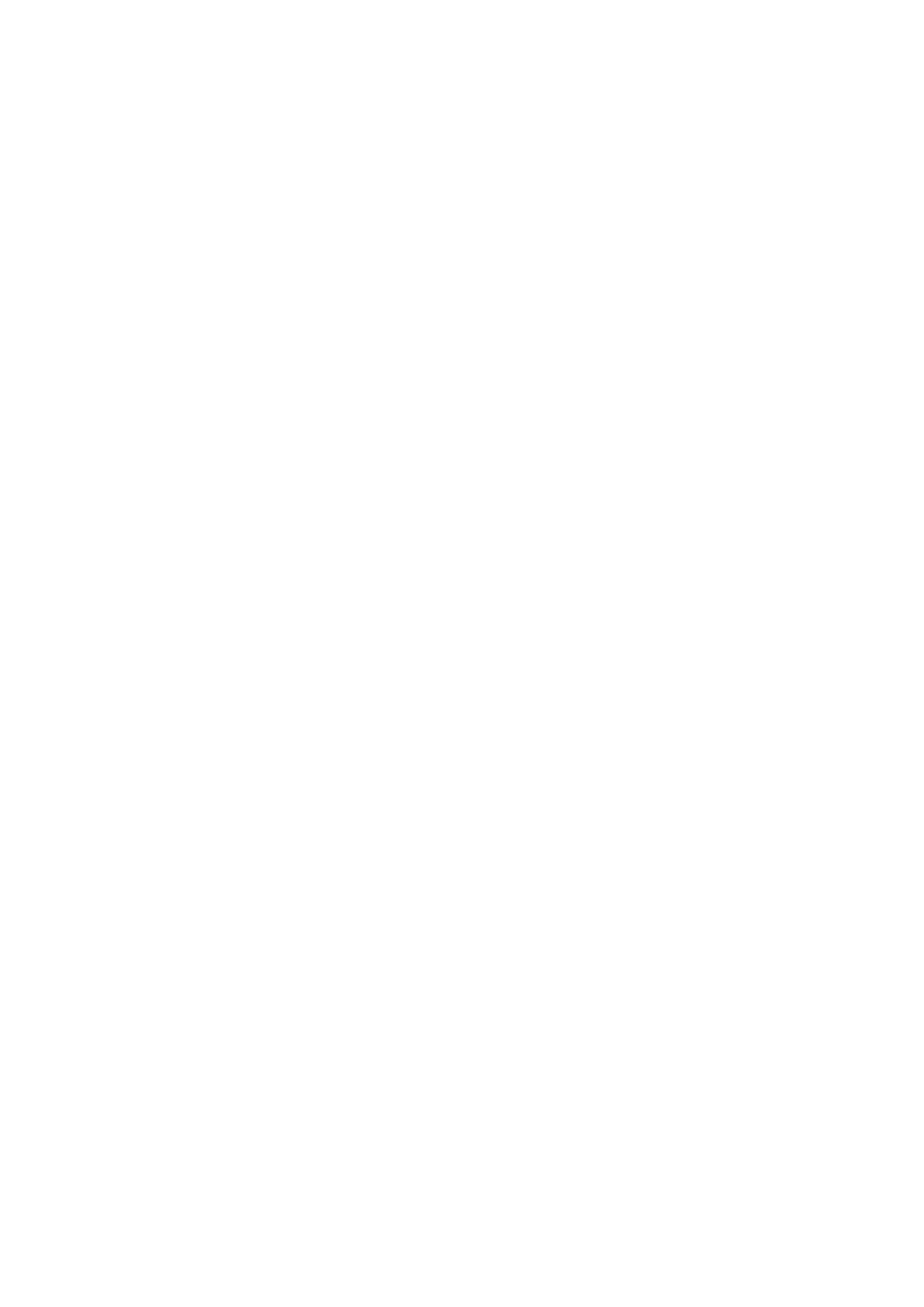ISM Formal Requirements

Dieter M. Schlesinger; Kai Rommel; Sabine Pillath-Günthner; Marcus Simon; Ernst Fahling; Jens Brandt

**Notes on Editing ISM Working Papers**

These guidelines are an abridged version of the formal requirements which are made available to the students of ISM and which are therefore familiar to the lecturers of ISM.

As at: March 1<sup>st</sup> 2017, Dortmund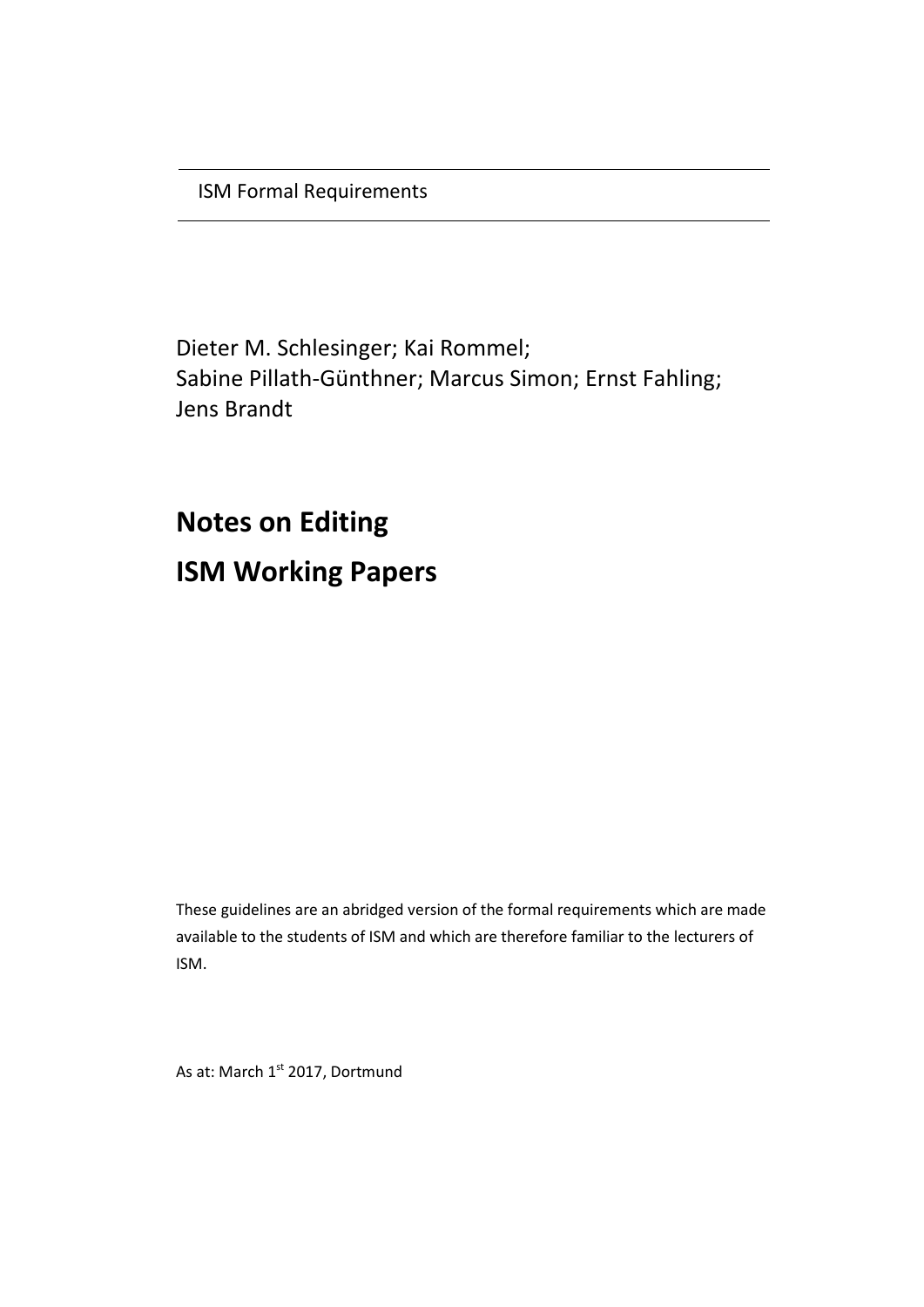Schlesinger, Dieter M.; Rommel, Kai; Pillath-Günthner, Sabine; Simon, Marcus; Fahling, Ernst; Brandt, Jens: Notes on Editing ISM Working Papers

© 2017 der vorliegenden Ausgabe, Münsterscher Verlag für Wissenschaft readbox unipress in der readbox publishing GmbH http://unipress.readbox.net © 2017 ISM Alle Rechte vorbehalten

Herstellung: readbox unipress ISBN 978-3-XXXXX-XXXX-X

ISM - International School of Management gGmbH Otto‐Hahn‐Str. 19 · 44227 Dortmund www.ism.de Tel.: 0231.975139-0 · Fax: 0231.975139-39 ism.dortmund@ism.de

Schlesinger, Dieter M.; Rommel, Kai; Pillath-Günthner, Sabine; Simon, Marcus; Fahling, Ernst; Brandt, Jens: Notes on Editing ISM Working Papers, Dortmund und Münster, readbox unipress, 2017 (ISM Formal Requirements) ISBN 978-3-XXXXX-XXXX-X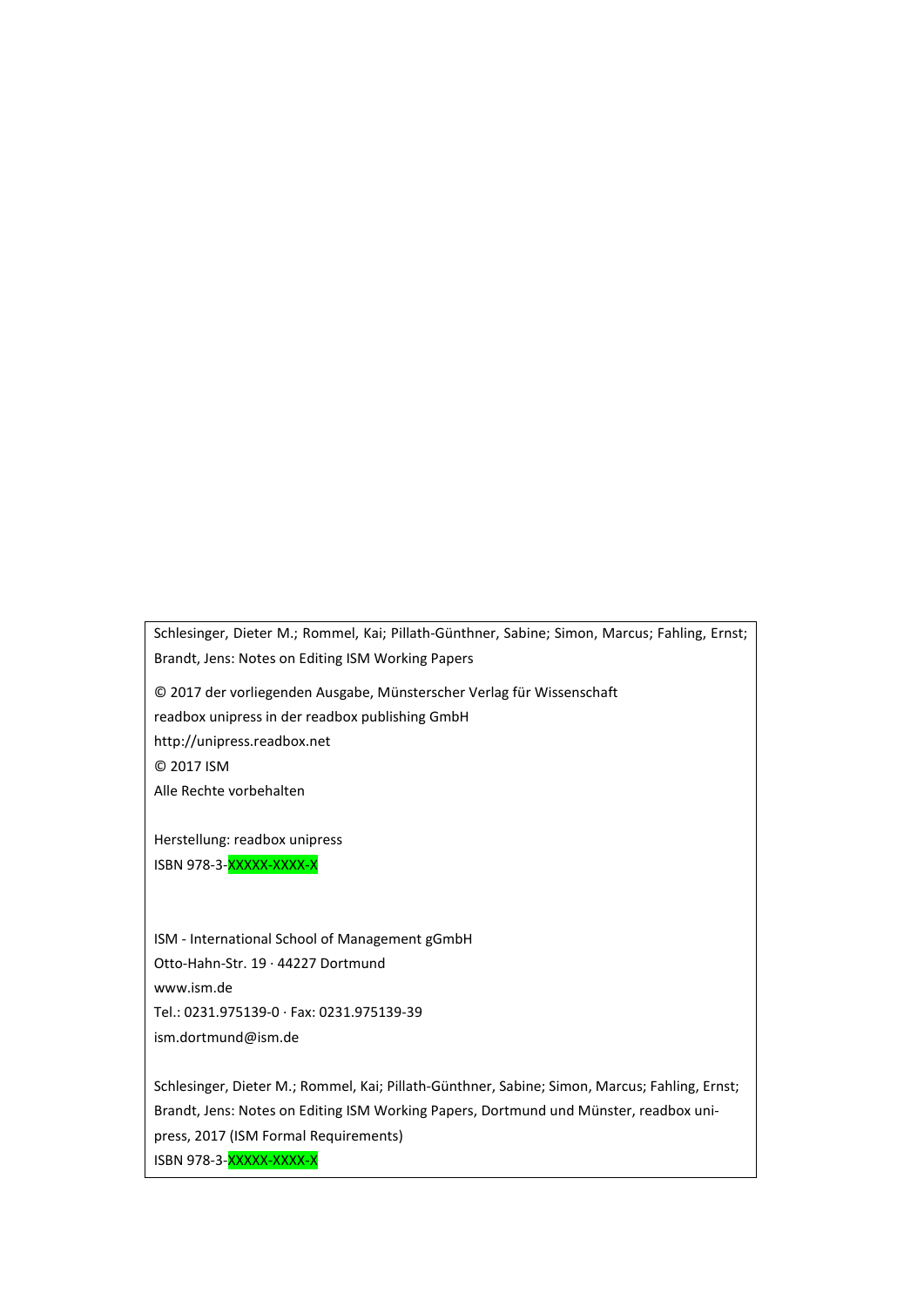# **Contents**

| $\mathbf{1}$ |     |                                                               |  |  |  |  |
|--------------|-----|---------------------------------------------------------------|--|--|--|--|
|              | 1.1 |                                                               |  |  |  |  |
|              | 1.2 |                                                               |  |  |  |  |
|              | 1.3 |                                                               |  |  |  |  |
|              | 1.4 |                                                               |  |  |  |  |
|              | 1.5 |                                                               |  |  |  |  |
| 2            |     |                                                               |  |  |  |  |
|              | 2.1 |                                                               |  |  |  |  |
|              | 2.2 |                                                               |  |  |  |  |
|              |     |                                                               |  |  |  |  |
|              |     |                                                               |  |  |  |  |
|              | 2.3 |                                                               |  |  |  |  |
|              |     |                                                               |  |  |  |  |
|              |     |                                                               |  |  |  |  |
|              |     |                                                               |  |  |  |  |
|              |     | 2.3.4 Articles from Newspapers and Consumer Publications 10   |  |  |  |  |
|              |     |                                                               |  |  |  |  |
|              |     |                                                               |  |  |  |  |
|              |     |                                                               |  |  |  |  |
|              |     |                                                               |  |  |  |  |
|              |     | 2.3.9 Lecture Notes, Teaching Materials and Published Student |  |  |  |  |
|              |     |                                                               |  |  |  |  |
|              | 2.4 |                                                               |  |  |  |  |
|              |     |                                                               |  |  |  |  |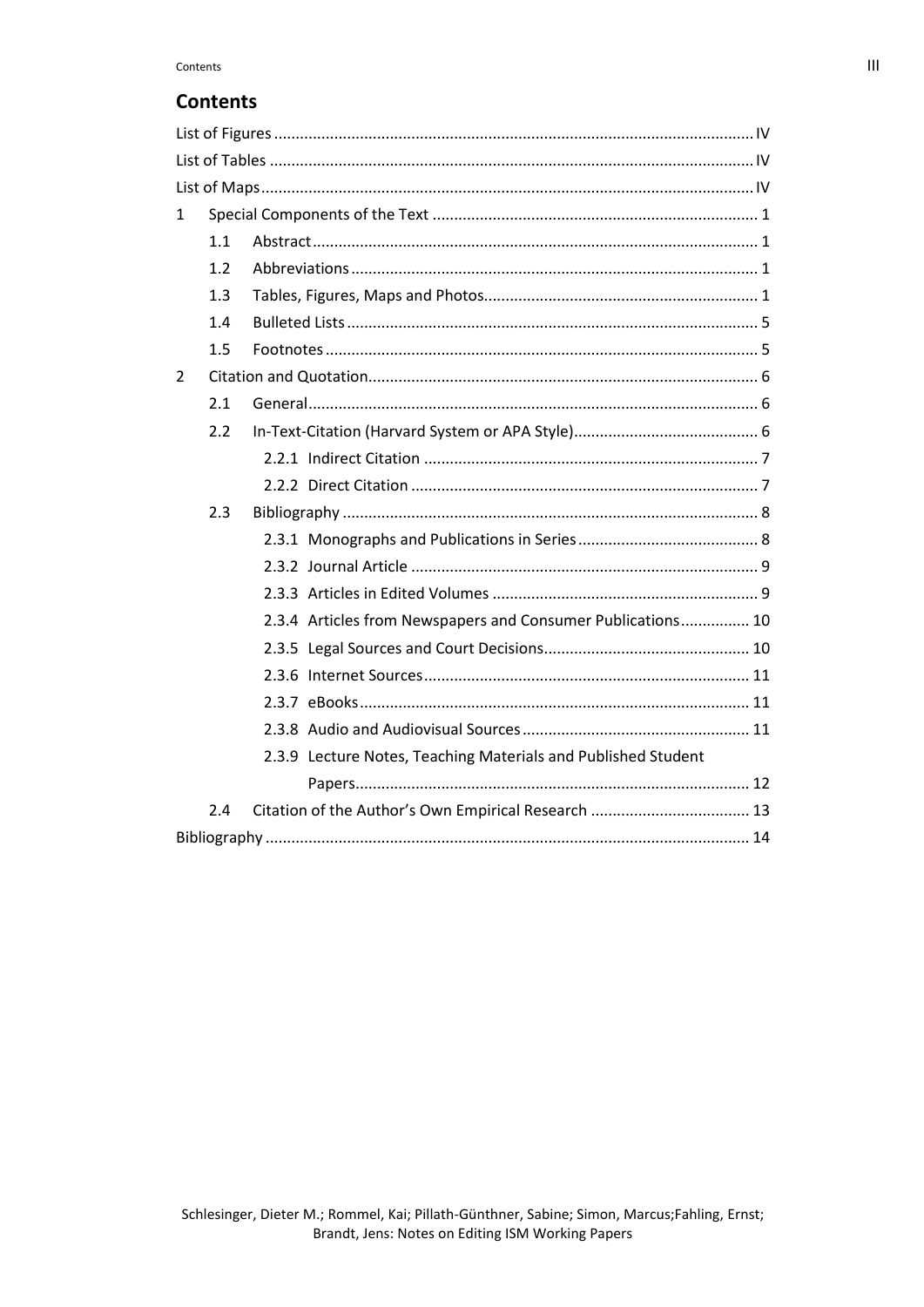IV List of Figures

# <span id="page-5-0"></span>**List of Figures**

| Figure 1: |                                                         |  |
|-----------|---------------------------------------------------------|--|
| Figure 2: | Garzweiler Opencast Mine in Rhineland Brown Coal Field4 |  |

# <span id="page-5-1"></span>**List of Tables**

| Table 1: |  |
|----------|--|
|          |  |

# <span id="page-5-2"></span>**List of Maps**

| Map $1$ : |  |
|-----------|--|
|           |  |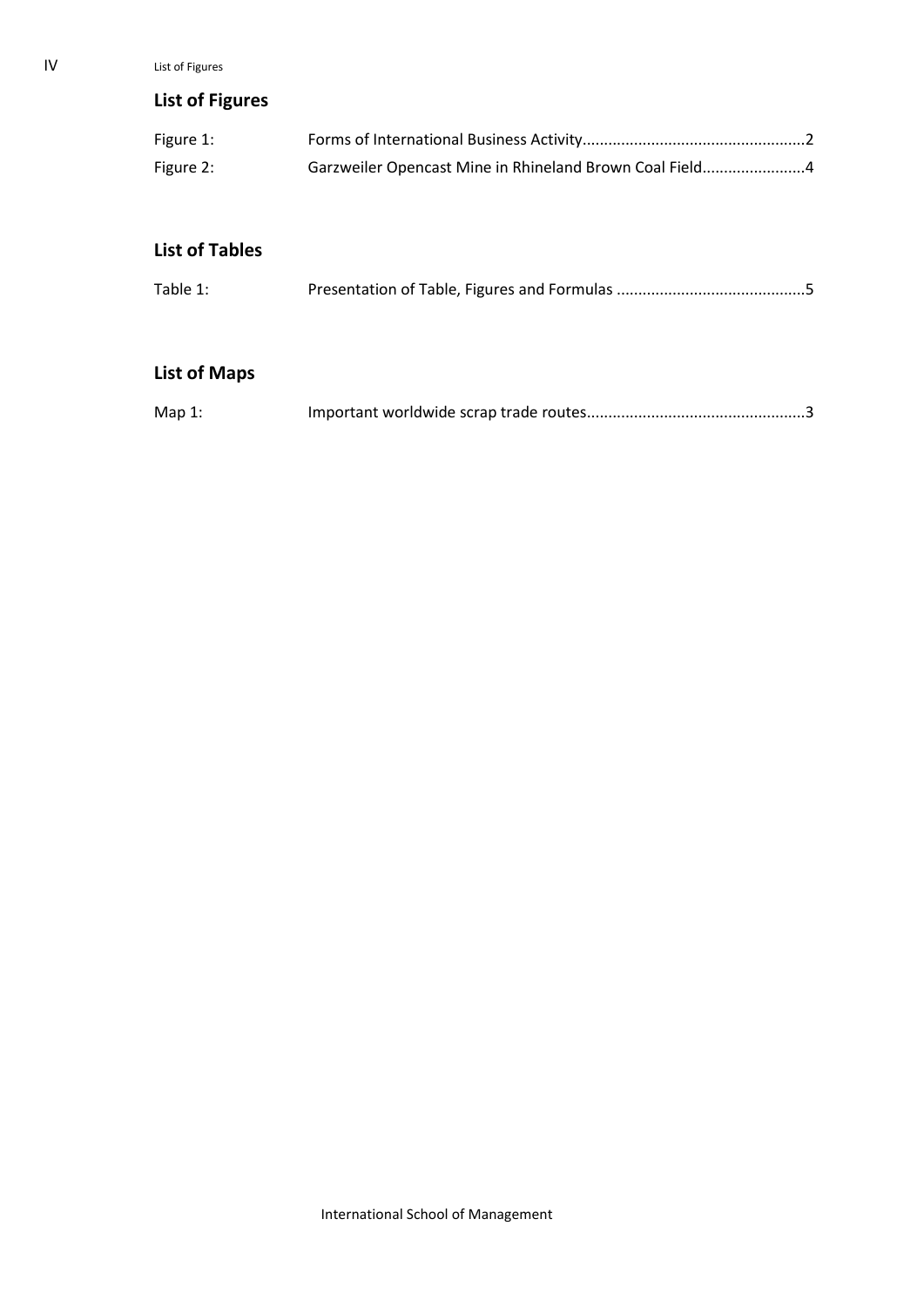# <span id="page-6-0"></span>**1 Special Components of the Text**

### <span id="page-6-1"></span>**1.1 Abstract**

An **abstract** is a brief presentation of the paper in no more than 250 words. As a minimum, an abstract should contain the research question, the method(s) used, as well as key results. Abstracts usually serve to gain an initial overview of articles in a journal or lectures at conferences.

### <span id="page-6-2"></span>**1.2 Abbreviations**

An **index of abbreviations** is only necessary if **many less common abbreviations** are used. Generally accepted **formal abbreviations** (etc.; cf.; e. g.) should not be listed. In order that abbreviations are not divided or drawn apart in the text, they are to be provided with a blocked space (key combination Shift + Ctrl + space bar). This will put a space between the characters while keeping the components linked (as in e. g. or i. e.). Common **abbreviations of an institutional nature or those relating to content** (EU, R&D) are spelled out when first mentioned in the text and then used in their short form, as illustrated in the following example: In the European Union (EU) the annual expenditure for research and development (R&D) was increased by 4.3%. ... There is a direct correlation between the economic growth of the EU member states and their investment in R&D.

### <span id="page-6-3"></span>**1.3 Tables, Figures, Maps and Photos**

 $\overline{\phantom{a}}$ 

An academic paper should include only such **elements** as serve to **elucidate the issues being discussed**. Figures, maps and photographs as well as tables are numbered and must contain an informative title as well as a source indication<sup>1</sup>. Reference should be made to them in the text ("cf. Figure  $1")^2$ . Within the Working Paper the List of Figures, List of Tables, List of Maps and/or List of Formulas are positioned after the Contents.

**Figures** should in principle be created in black and white and in two dimensions (no pie charts). All figures should be easily legible and categorically comply with the basic rules of graphic design (examples of the desired quality can be found e. g. in Haas/Schlesinger 2007). **All figures within the Working Paper are generally printed in greyscale that means figures which are not clearly visible will be removed from the publication by the editors.** It should also be noted that the creation of a **map**

<sup>&</sup>lt;sup>1</sup> The adjunct "Based on" is to be used in source citations for tables, figures or maps based on an existing source material and only slightly modified. Example: Source: Based on HAAS ET AL. 2009: 126.

<sup>2</sup> References to elements contained in the paper itself (e. g. chapter headings, tables, figures or maps) are indicated by a "cf." (from the Latin confer, "compare"). References to extraneous elements (e. g. literature) should also be indicated by a "cf.".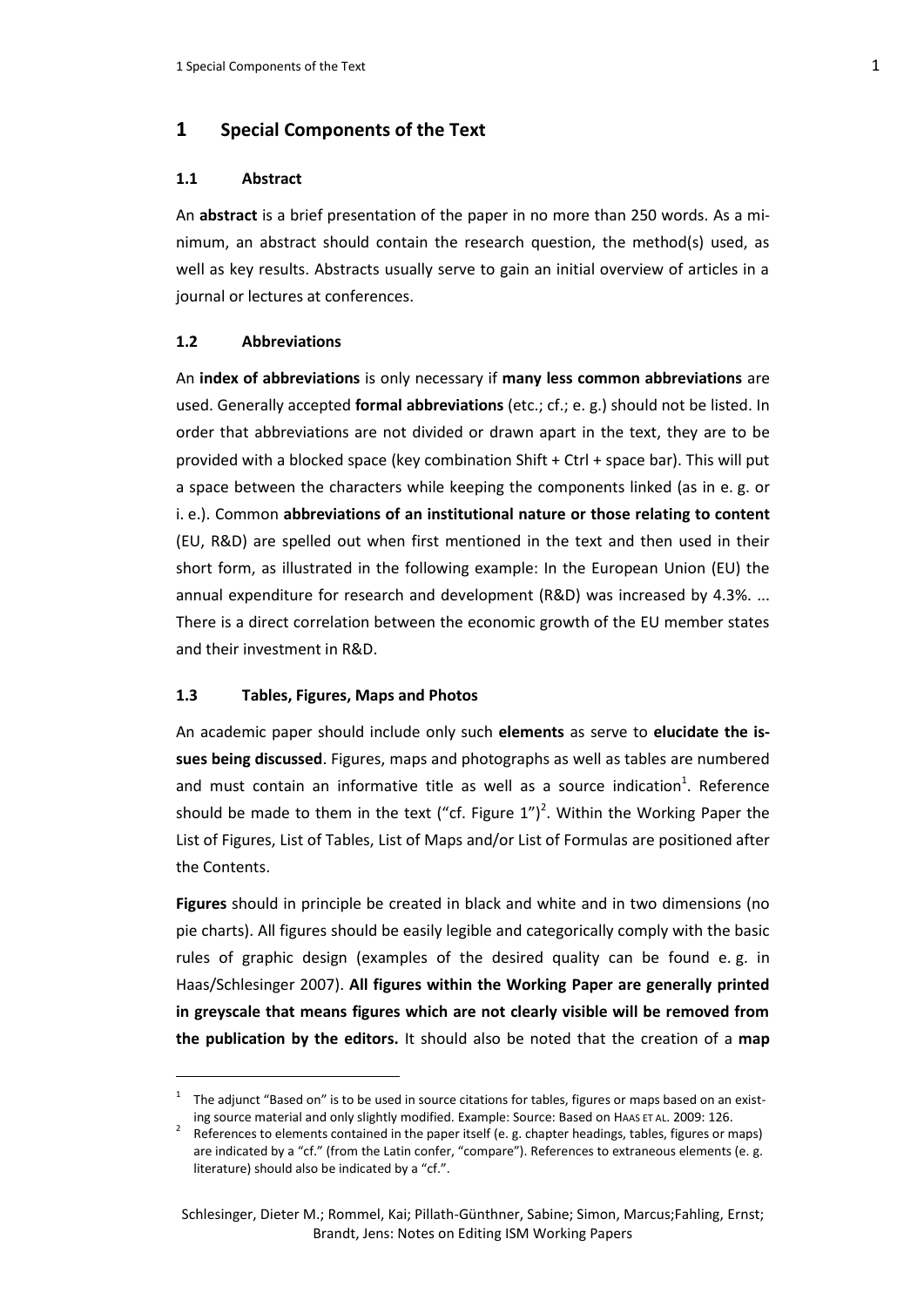places high demands on the author. Only very good source material should therefore be used. Figures and maps must be **fundamentally self-explanatory**, i. e. a didactically meaningful, full legend is indispensable. The **source** should not be forgotten. It has to be placed **underneath** the labelling (Harvard System) respectively in the footnote.

### **Example of integrating figures into the text**

… Very often the combination of company resource commitment abroad and the degree of internalization (i. e. integration of company-specific competitive advantages into the company) is used for the systematization of market cultivation forms (cf. Figure 1).



<span id="page-7-0"></span>production remains in the home territory of the company. Indirect export is the simplest form of internationalization.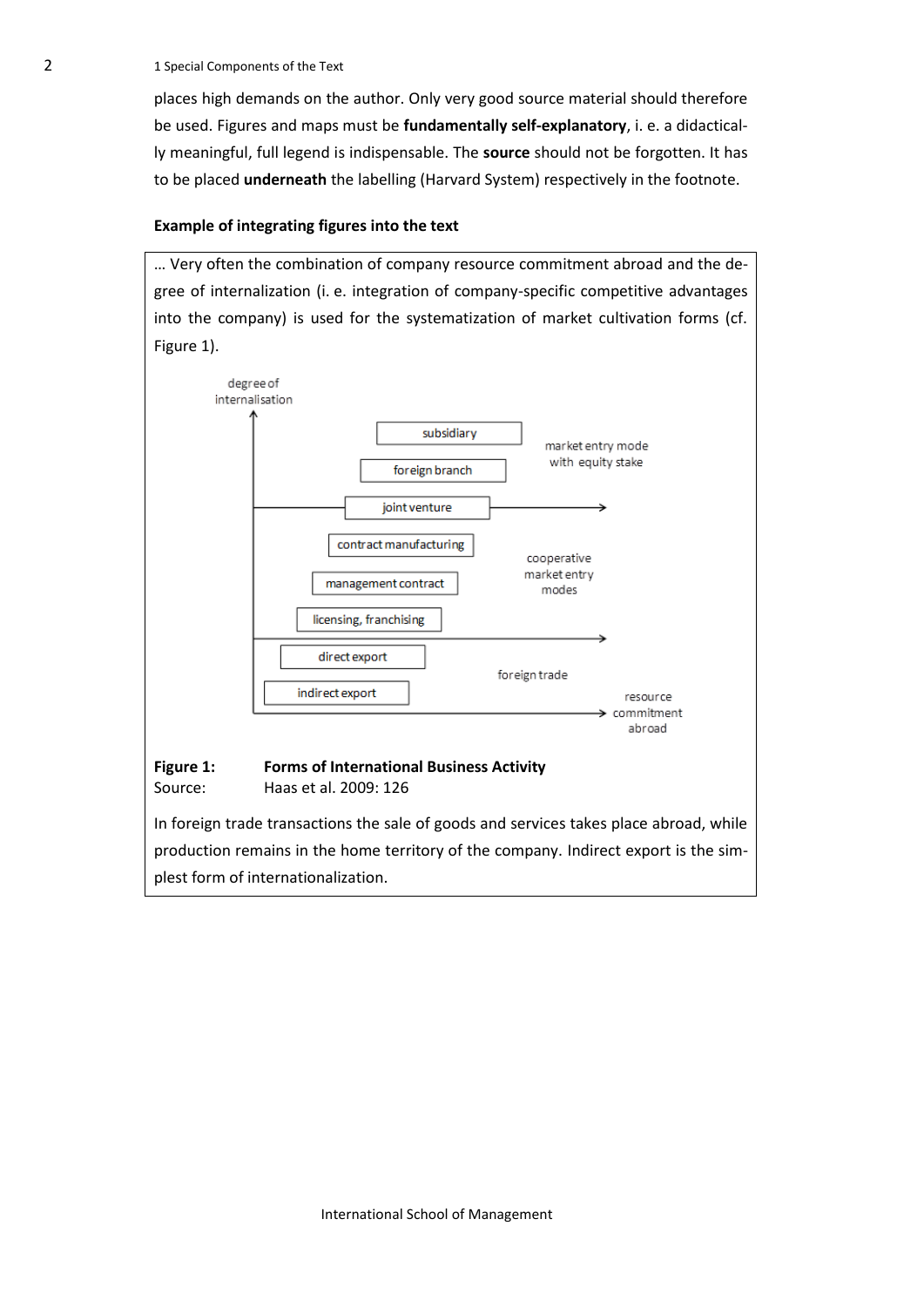### **Example of integrating maps into the text**

<span id="page-8-0"></span>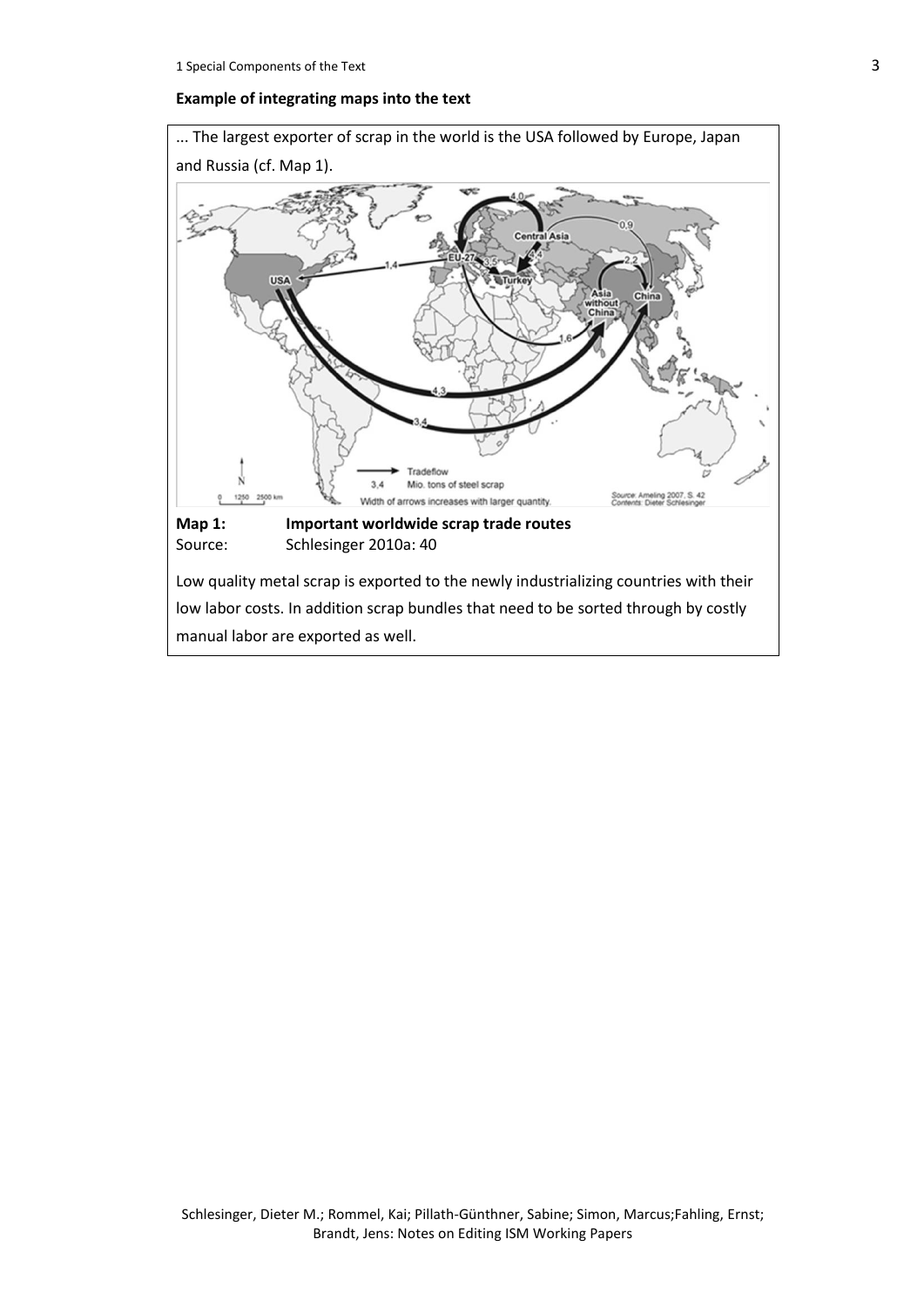#### **Example of integrating photos into the text**

… The digging method causes characteristic differences. Deep mining produces different types of environmental impact than opencast mining.



### <span id="page-9-0"></span>**Figure 2: Garzweiler Opencast Mine in Rhineland Brown Coal Field** Source: own photograph

Figure 2 shows the enormous dimensions modern opencast mining can reach e. g. to extract brown coal. Typical here are the layout of terraces where haulage and transport machinery is deployed, as well as the constant topographical transformation.

**Tables** – in comparison with figures of maps – often represent the simpler alternative for condensing information. Graphical elements (e. g. lines, shading) should be reduced to the minimum necessary (cf. Table 2). Should it not be possible to insert a table, e. g. with structural diagrams, it is advisable to insert figures and maps. It is also advisable to insert a blank line after a table. Tables, in contrast to graphics, maps and photos, are **labeled above** the table.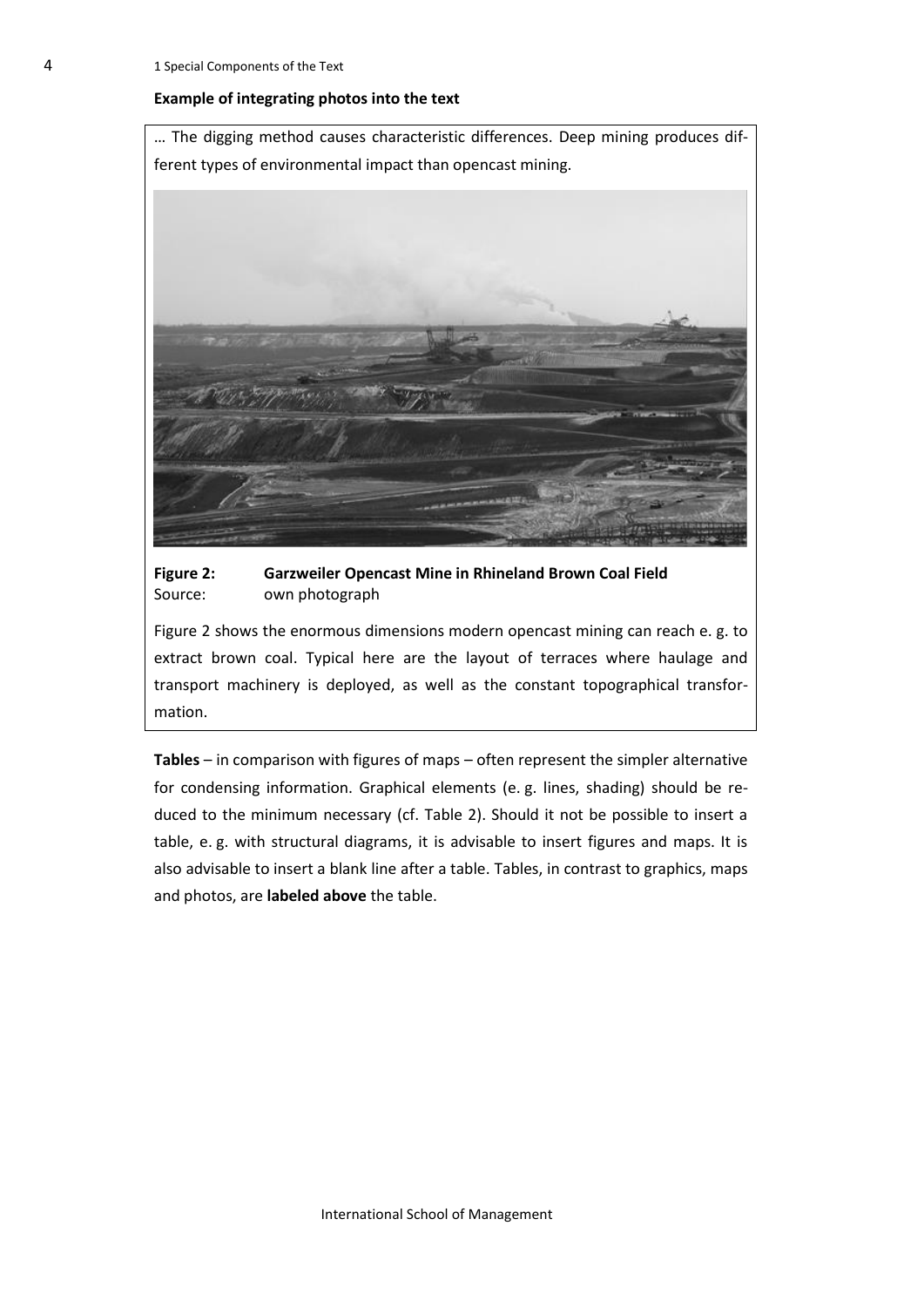### <span id="page-10-2"></span>**Table 1: Presentation of Table, Figures and Formulas** Source: own illustration

| Element          | <b>Tables</b>                                                                                                                                                                       | Figures,                                                                                                            | <b>Formulas</b>                                                      |
|------------------|-------------------------------------------------------------------------------------------------------------------------------------------------------------------------------------|---------------------------------------------------------------------------------------------------------------------|----------------------------------------------------------------------|
| <b>Attribute</b> |                                                                                                                                                                                     | <b>Maps</b>                                                                                                         |                                                                      |
| Design           | without coloured<br>background or font                                                                                                                                              | graphics in<br>greyscale or<br>black and white                                                                      | black font                                                           |
| <b>Frames</b>    | black frame lines<br>1pt: first row top<br>and bottom, last<br>row bottom and if<br>required top (e.g.<br>for notes)<br>optionally auxiliary<br>lines in light grey<br>inside 1/2pt | optionally (thin)<br>frame around the<br>figure/map in grey<br>or black                                             | optionally (thin)<br>frame around the<br>formula in grey or<br>black |
| Font             | Calibri font size<br>11pt                                                                                                                                                           | Calibri font size<br>11pt                                                                                           | Calibri font size<br>11pt (if possible)                              |
| Format           | insert tables from<br>Powerpoint into<br>Word as enhanced<br>metafile                                                                                                               | first group all<br>elements of<br>figure/map then<br>insert from<br>Powerpoint into<br>Word as enhanced<br>metafile | can be created in<br>Word                                            |
| <b>Labelling</b> | above, including<br>source (next line or<br>footnote)                                                                                                                               | underneath,<br>including source<br>(next line or<br>footnote)                                                       | underneath,<br>including source<br>(next line or<br>footnote)        |

**Note: Font Size possibly 1pt smaller in here, according to the length of the text.**

### <span id="page-10-0"></span>**1.4 [Bulleted](http://www.linguee.de/englisch-deutsch/uebersetzung/bulleted.html) [Lists](http://www.linguee.de/englisch-deutsch/uebersetzung/list.html)**

Enumerations are to be set with a simple black dot (indent left / at "0") by using the paragraph formatting "bullets".

### <span id="page-10-1"></span>**1.5 Footnotes**

 $\overline{\phantom{a}}$ 

Footnotes<sup>3</sup> can be used for supplementary remarks, elucidations, explanations of terms, etc. Footnotes only make sense when remarks are necessary but would (considerably) disturb the thread of an argument or the reading flow. Footnotes should however not be too long and insofar as they are inserted as textual remarks they should not be inserted too often.

<sup>3</sup> Note on editing footnotes: In order for the text of a footnote to be displayed left-aligned, a space and then a tab must be set after the number of the footnote.

Schlesinger, Dieter M.; Rommel, Kai; Pillath-Günthner, Sabine; Simon, Marcus;Fahling, Ernst; Brandt, Jens: Notes on Editing ISM Working Papers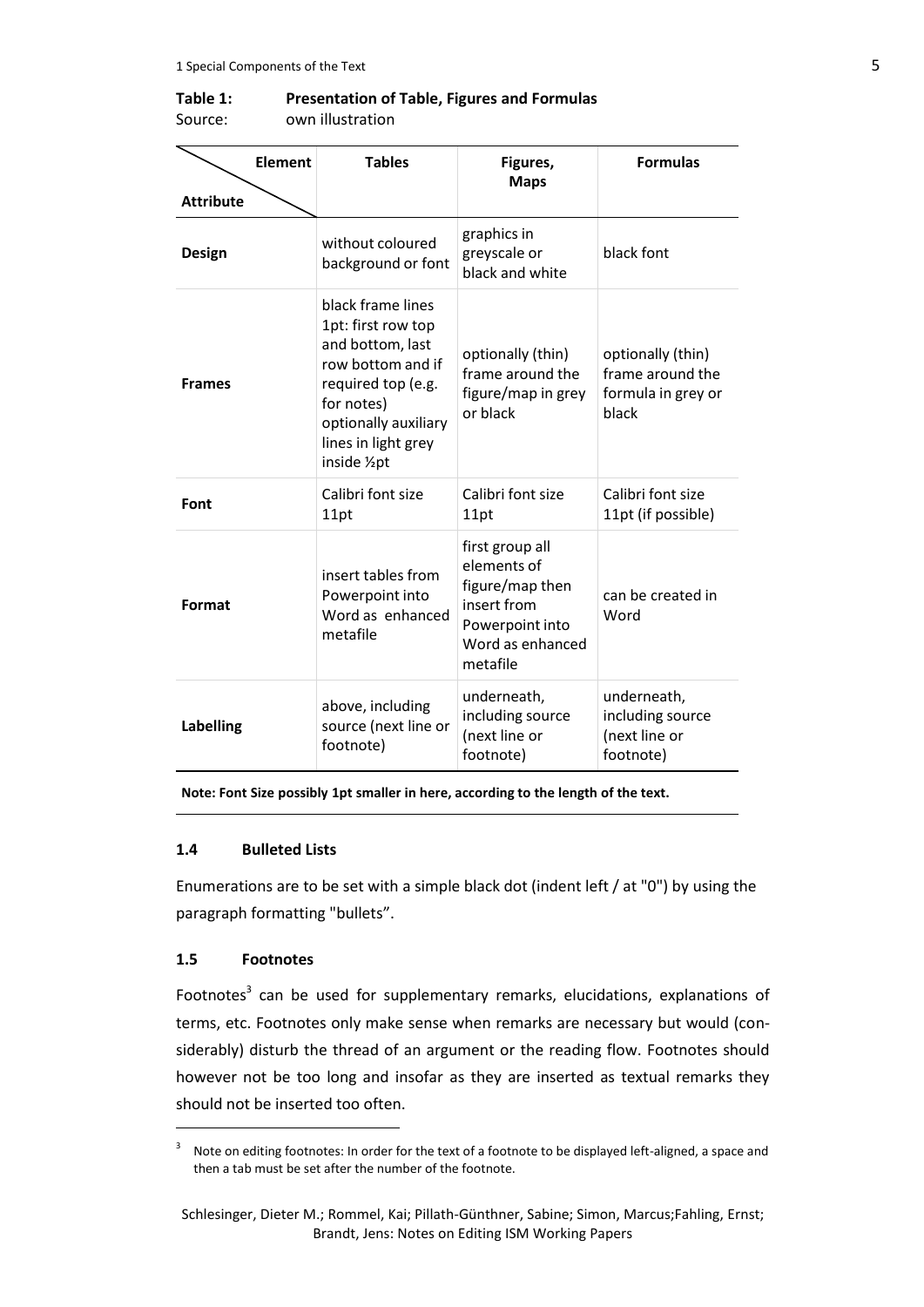# <span id="page-11-0"></span>**2 Citation and Quotation**

### <span id="page-11-1"></span>**2.1 General**

Whenever the author of an academic paper draws upon or refers to the thoughts of others in word or content, they must indicate this (**academic integrity**). Proper citation is an expression of academic diligence and honesty. There are numerous possible correct citations. Each citation style must however meet the following requirements:

- Every citation must be verifiable (retrieval of sources).
- The information must be complete (do not forget page numbers).
- Quotations must always come from original sources.
- The citation style must be uniform.
- $\bullet$  Each quotation must be checked for the possibility that  $-$  taken out of context  $-i$  it contains a meaning other than that given it by the author.

The use of multiple references (ibid., loc. cit.) should be abstained from at all costs. Citations using "anon." (anonymous) should also be avoided and either the author (if named) or otherwise the institution (e. g. Handelsblatt or Deutsche Bank Research and so on) should be named. **Serious sources** always have an author or a publishing institution.

The **citation style** can in principle be divided into **in-text citation** (Harvard system) (cf. Chapter 2.2) and **citation by footnote**. With **in-text citation** the short references are given directly after the quotation. This citation style is distinguished by a pragmatic approach and is the internationally established system preferred by academic publishers and specialist periodicals. **For English papers the in-text citation is recommended.** 

**Citation by footnote** uses a footnote at the end of the page for its references which is indicated with consecutive superscript numerals after the quotation. Citation by footnote – also called German citation style – is a traditional system distinguished by its clear arrangement.

# <span id="page-11-2"></span>**2.2 In-Text-Citation (Harvard System or APA Style)**

 $\overline{a}$ 

The Harvard University<sup>4</sup> in the USA has introduced in-text citation, which is gaining increasing popularity internationally as well as in academic publications. The core of this system is a reduction of citations to the absolutely necessary information. Based

<sup>4</sup> The citation style was developed and introduced in 1929 by the **American Psychological Association** at Harvard, which is why it is also called the APA style.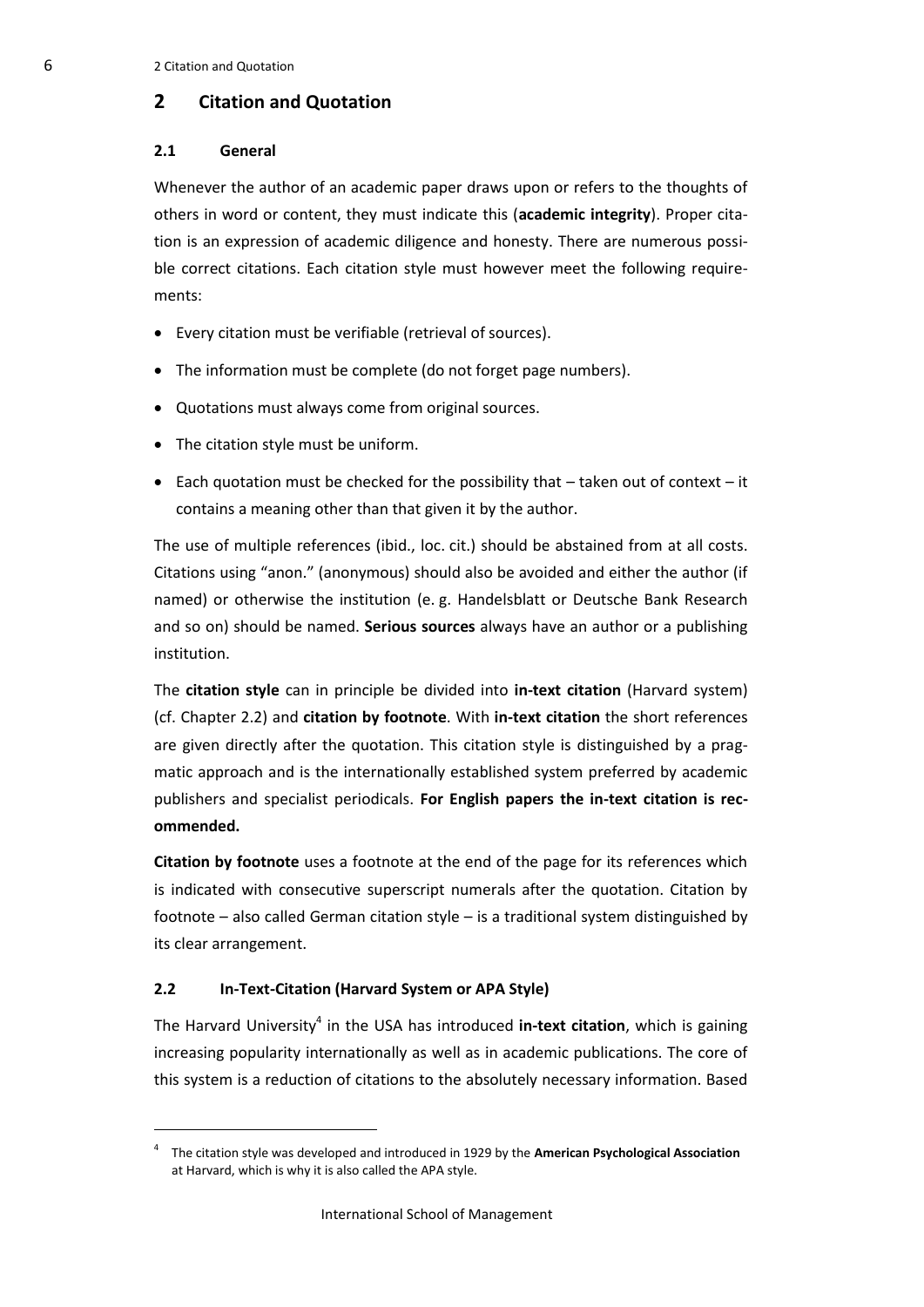#### 2 Citation and Quotation 7 2 Citation **7**

on this, various concepts have been developed, some of which manage without "cf." or page numbers<sup>5</sup>. However, the system described below should be used for draft**ing papers at the ISM**.

### <span id="page-12-0"></span>**2.2.1 Indirect Citation**

**Extraneous ideas** that have been adopted are identified as such by a short reference in brackets in the body text. This short reference consists of the **name** of the author or body (e. g. OECD), the **year of publication** as well as the **page number(s)**. Names of authors are given without academic titles (it is not necessary to point out the names through e.g. capitals, bold print). Indirect renderings of extraneous ideas are indicated by the addition of "**cf.**" 6 .

### **Example of an indirect citation**

… Labels represent a suitable means of emphasizing product characteristics if their fulfillment is checked by a trustworthy agency (cf. Schlesinger 2011: 37).

A maximum of **two authors' surnames** are given and separated by a stroke without spaces (e. g. cf. Haas/Schlesinger 2007 [attention: quote the page number]). If the source was prepared by **more than two authors**, only the surname of the first author is given and augmented by the expression "et al." (e. g. cf. Haas et al. 2009 [attention: quote the page number]).

If the reproduced **ideas in the original source extend over several pages**, this can be indicated either by "f." (for the following page) or "ff." (several pages following) in addition to the first relevant page of the citation (e. g. cf. Schlesinger 2010b: 40ff.) or the exact page numbers (e. g. cf. Schlesinger 2010b: 40-43).

If a topic has to be quoted by **several different sources**, then the authors must be separated by a semicolon (e. g. cf. Schlesinger 2006: 91; Neumair et al. 2012: 407).

### <span id="page-12-1"></span>**2.2.2 Direct Citation**

 $\overline{\phantom{a}}$ 

**Verbatim (direct) quotations** are begun and ended with quotation marks. Citations and indications of sources require strict **literal accuracy**. Deviations from the original should therefore be identified by bracketed addenda [square brackets] with a note (e. g. "author's remark"). Spelling mistakes in the original text are adopted and identified by [sic.] as errors in the source. Emphases in the cited text should always be taken over. The author's own emphases should be marked with the addendum "author's emphasis"). Omissions are indicated by a series of dots "…". They may not however distort the sense of the citation. If the existing citation does not agree

<sup>&</sup>lt;sup>5</sup> In this case it is assumed that manly articles from high-quality periodicals (journals) are cited, meaning the text passage can be identified.

<sup>6</sup> References to extraneous elements (e. g. literature) should be indicated by a "cf." (compare). References to elements contained in the paper itself (e. g. chapter headings, tables, figures or maps) are indicated by a "cf." (see).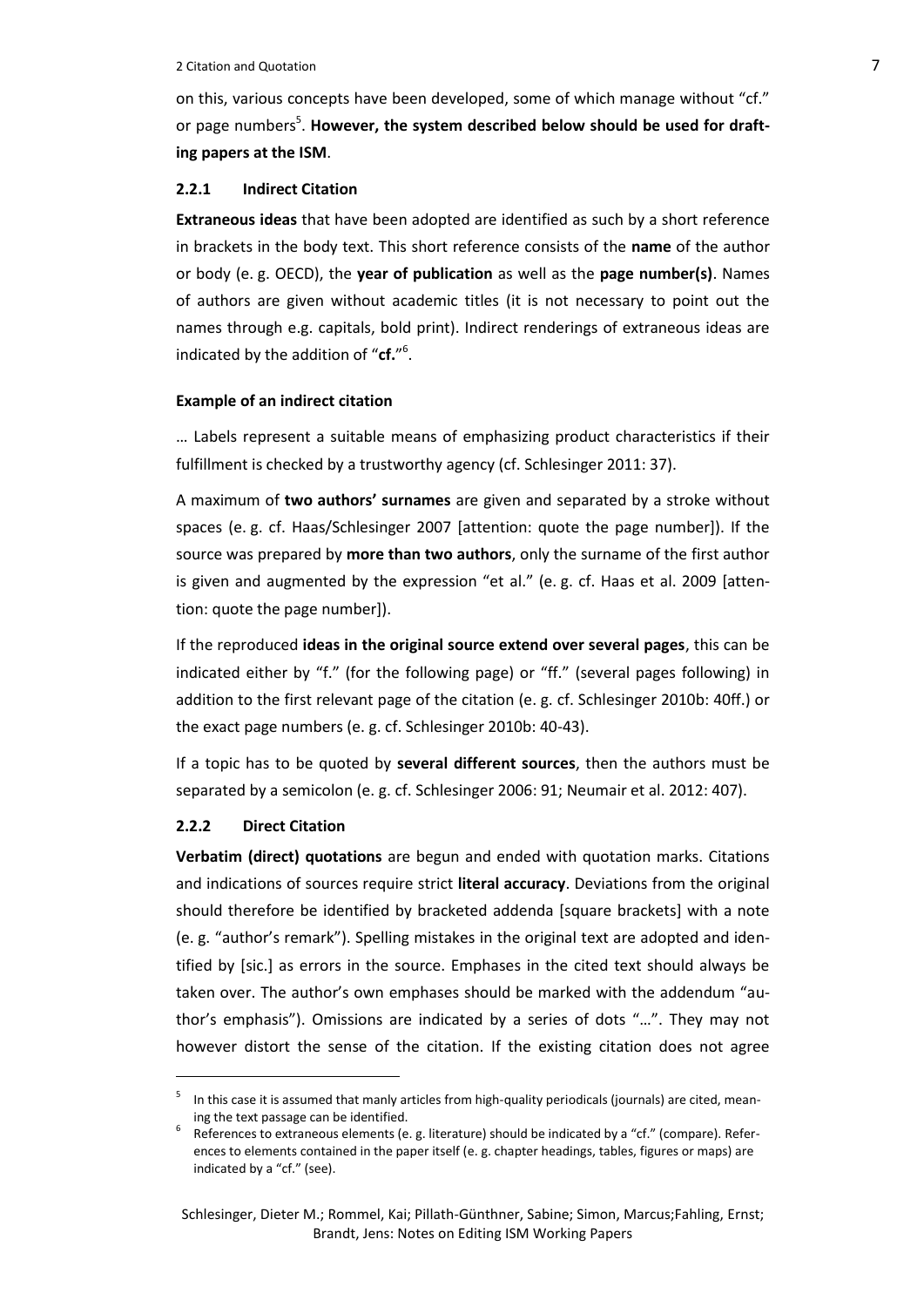8 2 Citation and Quotation

grammatically with the surrounding text, the alterations must likewise be enclosed in square brackets.

### **Example of a direct quotation in body text**

Problems in developing the regional textile industry is not to be assigned to the trade with used clothes as "there is no single causal connection between a missing textile industry and donations of clothes" (Schlesinger 2010a: 42).

### **Example of a free-standing direct quotation**

"Because the setting of a successful industry is dependent on various factors, there is no single causal connection between a missing textile industry and donations of clothes." (Schlesinger 2010a: 42).

Quotations in **other foreign languages** require translating, stating the name of the translator. In these cases it is advisable to provide the text in the original language in a footnote.

### <span id="page-13-0"></span>**2.3 Bibliography**

The **bibliography** must list all sources given in the text (including figures and tables) in detail. It may not contain any titles that have not been cited in the paper. Indications of sources are sorted in alphabetical order by authors' surnames. Where there are several publications by an author in one year, these should be distinguished by lower case letters in alphabetical order after the year date.

To make the bibliography more compact, the formatting specifications for the text may be slightly modified. Single line spacing should therefore be chosen and the font size slightly reduced (Arial 10 pt). A hanging indent of 1.25 cm should be selected to improve clarity. Other emphases (e. g. distinguishing the title of a monograph, a periodical or a collection with italics or the title of a paper or article with quotation marks) should not be inserted, since these enormously increase the potential for errors and provide almost no improvement in clarity.

### <span id="page-13-1"></span>**2.3.1 Monographs and Publications in Series**

**Monographs** are standalone publications published in book form which are not at the same time part of a series. Series are publications of an author usually in book form which are identified by a volume or issue number and the series title. Usually they do not appear regularly. This style sheet dispenses with the (always possible) rendering of the series title or of volume or issue numbers.

The **author** (last name and abbreviated first name; several authors are included separated by a semicolon), **year** (in brackets), **full title** and **place of publication** are cited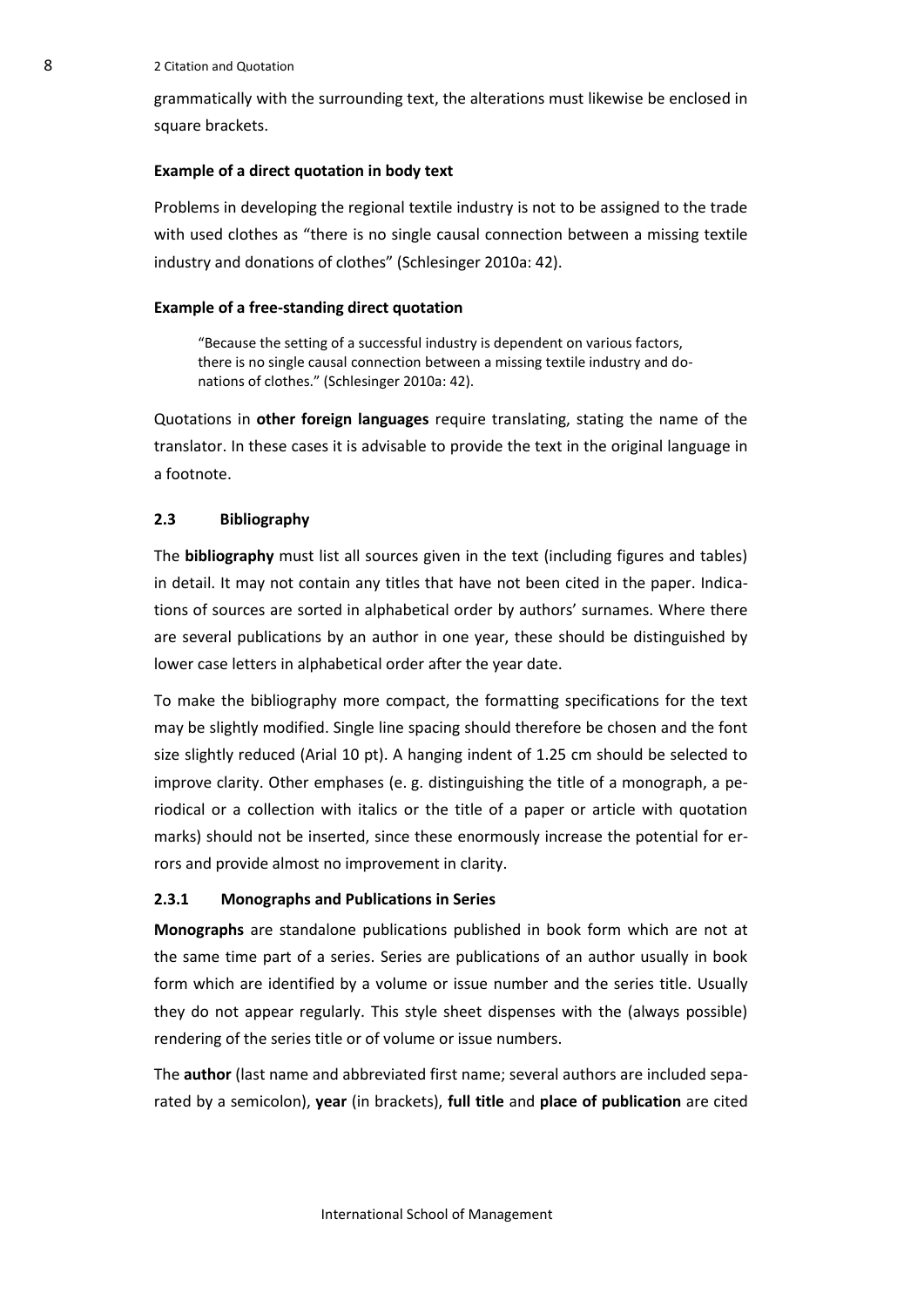2 Citation and Quotation 9

according to the examples. If the publication is a second or higher edition<sup>7</sup> this is to be indicated before the place of publication. This style sheet can and does (or will) dispense with an indication of the publishing house.

# **Examples of correct rendering of monographs and publications in series with one, two and three authors as well as a 2nd edition**

Haas, H.-D.; Neumair, S. M. (2008): Wirtschaftsgeographie. 2nd ed., WBG.

- Haas, H.-D.; Schlesinger, D. M. (2007): Umweltökonomie und Ressourcenmanagement. WBG.
- Neumair, S. M.; Schlesinger, D. M.; Haas, H.-D. (2012): Internationale Wirtschaft. Unternehmen und Weltwirtschaftsraum im Globalisierungsprozess. Oldenbourg.
- Schlesinger, D. M. (2006): Unternehmerische Motive eines umweltgerechten Verhaltens. Oldenbourg.

# <span id="page-14-0"></span>**2.3.2 Journal Article**

Journal articles in regularly appearing **periodicals** are cited as follows.

# **Examples of the correct rendering of a journal articles and of several publications by an author in one year**

- Schlesinger, D. M. (2010a): Cross-border trade with secondary raw materials. In: GR International Edition (2010), No. 1, pp. 38–43.
- Schlesinger, D. M. (2010b): Web 2.0 als Instrument des Verbraucherschutzes. In: UM-ID: Umwelt und Mensch – Informationsdienst (2010), No. 1, pp. 39–45.
- Schlesinger, D. M. (2011): Der Wert von Labels: Zur Bedeutung von Grund- und Zusatznutzen im Verbraucherschutz. In: UMID: Umwelt und Mensch – Informationsdienst (2011), No. 1, pp. 37–41.

Particular attention should be paid here to the indication of the issue number and page numbers. The page numbers refer to the complete journal, not just the cited sections. Where appropriate the volume of the journal can be included before the year and separated with a comma (e. g. Journal Name, 50 (2010), No. 1).

# <span id="page-14-1"></span>**2.3.3 Articles in Edited Volumes**

 $\overline{\phantom{a}}$ 

**Edited Volumes** contain articles by various authors published together in book form. Here too the page numbers must be given as well as the names of the editors.

 $7$  As a rule the latest edition should be cited, unless an older edition contains statements no longer contained in the newer one.

Schlesinger, Dieter M.; Rommel, Kai; Pillath-Günthner, Sabine; Simon, Marcus;Fahling, Ernst; Brandt, Jens: Notes on Editing ISM Working Papers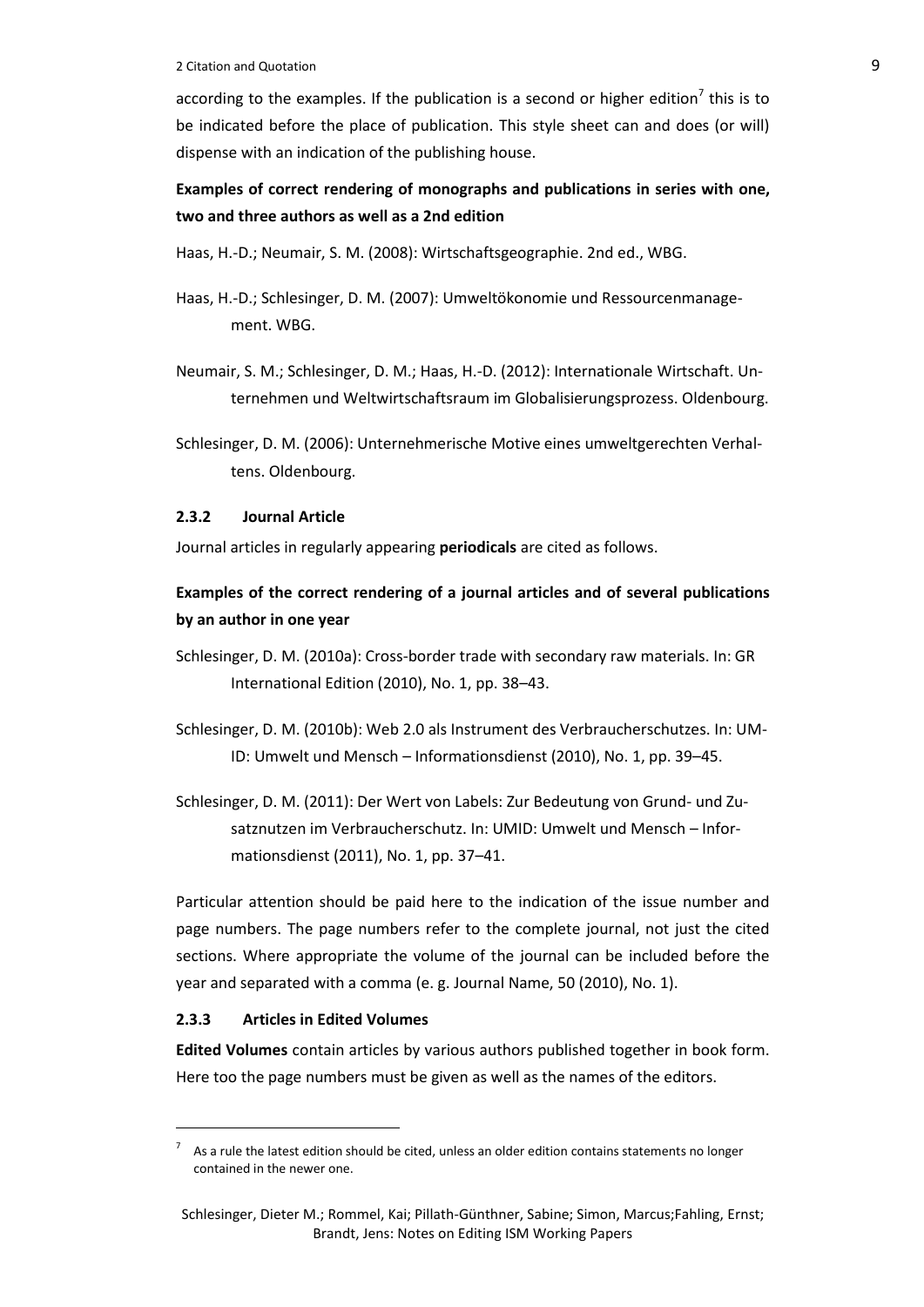# **Example of the correct rendering of an essay in a collection**

Haas, H.-D.; Schlesinger, D. M. (2010): Bergbau, Energiewirtschaft und Energieversorgung. In: Kulke, E. (ed.): Wirtschaftsgeographie Deutschlands. Spektrum, pp. 101–129.

**Note:** It is the author of the chapter who should always be cited and not the editor in general.

# <span id="page-15-0"></span>**2.3.4 Articles from Newspapers and Consumer Publications**

For reasons of currency **newspaper articles** may also be used. They are however the exception in an academic paper. If the content is **news**<sup>8</sup>, the name of the newspaper or publication is given as author. **Non-news articles** (e. g. reports, analyses, interviews or commentaries) should be cited like papers in periodicals.

# **Examples of the correct rendering of a newspaper article**

- FTD [Financial Times Deutschland] (2012): Tim Cook auf kniffliger Mission. 28.3.2012, p. 8.
- Geinitz, C.; Stabenow, M.; Welter, P. (2012): Handelsstreit um knappe Rohstoffe eskaliert. In: Frankfurter Allgemeine Zeitung, 14.3.2012, No. 63, p. 13.

**Note:** To simplify citation in the body text, it is legitimate to abbreviate the names of organizations, e. g. to call the Frankfurter Allgemeine Zeitung FAZ. In the bibliography the organization should be cited using the abbreviation and the full name included afterwards in brackets. No citations with "anon." (anonymous).

# <span id="page-15-1"></span>**2.3.5 Legal Sources and Court Decisions**

**Legal texts** can also be rendered verbatim, giving the paragraph or the article, and where appropriate the subparagraph and clause. In the case of generally **known legal texts** (i. e. GG, BGB, HGB, BImschG, ProdHaftG, GmbHG, AktG), an indication in the bibliography can also be dispensed with. The reference in the text is sufficient.

**Note:** Special citation rules apply for papers from the sphere of **business law**.

# **Example of the citation of a legal text**

 $\overline{a}$ 

According to BGB § 433 Para. 1, Clause 2, the seller is obligated to hand over the thing to the seller free of defects as to quality and title.

For all other **laws and ordinances** and official announcements, besides the customary abbreviation the full name should be cited in the bibliography, indicating its announcement in the corresponding bulletin.

<sup>8</sup> As a rule news items are not given an author's name, but an acronym for the author, the press agency or the newspaper.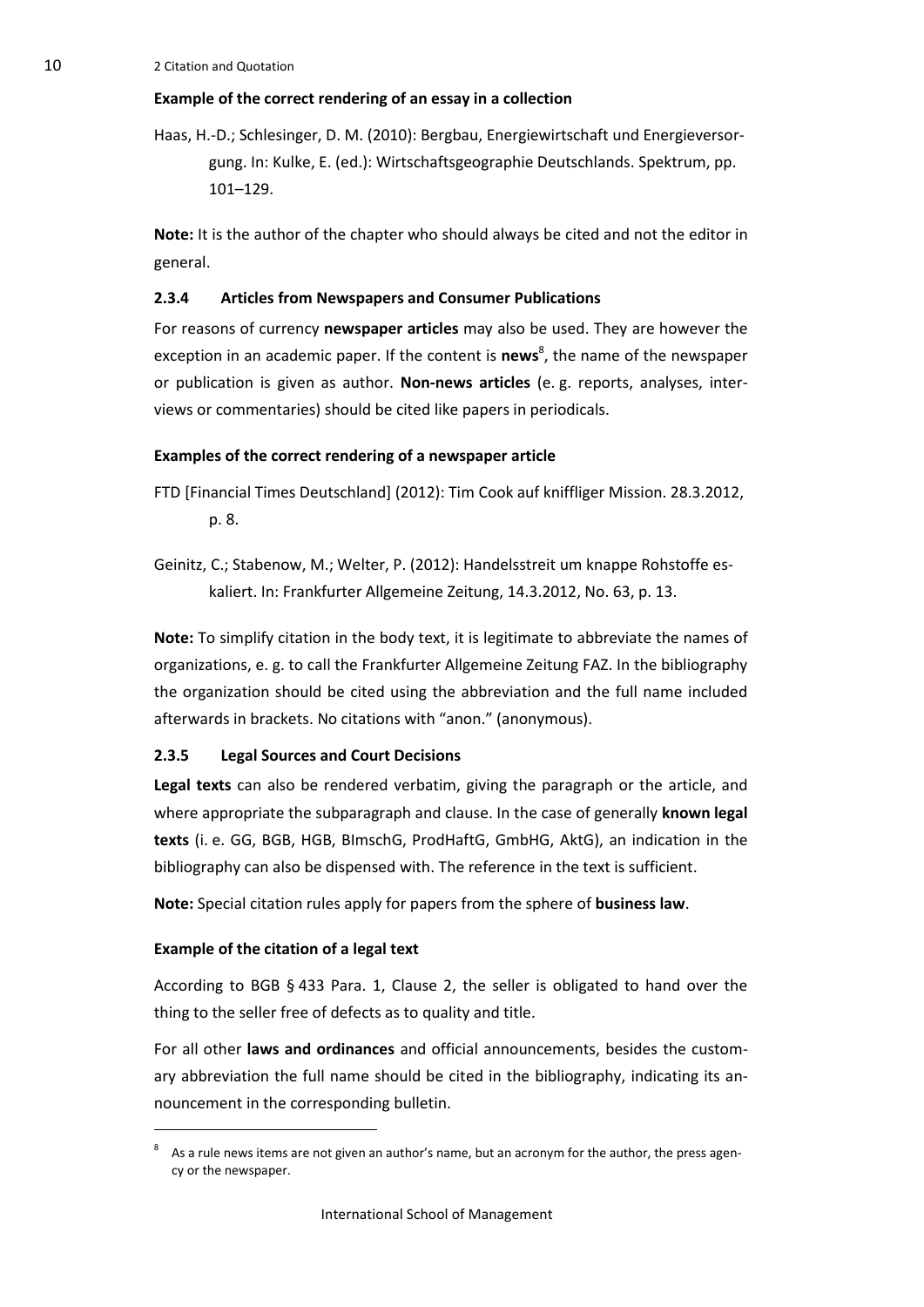# **Example of the correct rendering of legal sources**

ElektroG [Elektro- und Elektronikgerätegesetz] of 16.3.2005. BGBII, p. 762.

# <span id="page-16-0"></span>**2.3.6 Internet Sources**

**Internet sources** may also be used for reasons of currency, but should be the exception in an academic paper. Either the author or the responsible organization is stated in the citation and inclusion in the bibliography. In addition the year of publication, the title, the URL (universal resource location) and the most current or last date of access<sup>9</sup> should be given. **Sources for which the above points cannot be identified may not be cited.**

# **Examples of the correct rendering of an internet source**

BPB [Bundeszentrale für politische Bildung] (2011): Europa – Wirtschaft und Finanzen [\(http://www.bpb.de/wissen/0SBPH7,0,0,Wirtschaft\\_und\\_Finanzen.html\)](http://www.bpb.de/wissen/0SBPH7,0,0,Wirtschaft_und_Finanzen.html). Accessed on 8.11.2011.

Der Blaue Engel (2010): Der Blaue Engel – Umweltzeichen mit Markenwirkung [\(http://www.blauer-engel.de/de/blauer\\_engel/index.php\)](http://www.blauer-engel.de/de/blauer_engel/index.php). Accessed on 1.9.2010.

**Note:** In the case of a citation from the Internet **citing the URL directly in the body text should at all costs be avoided**. Here too the author or the organization and year is cited. Indication of page numbers can be dispensed with.

# <span id="page-16-1"></span>**2.3.7 eBooks**

 $\overline{a}$ 

As the position of a quotation in **eBooks** depends on the adjusted view, the position in the document can be indicated in percentage.

# **Example of the correct citation of an audio or audiovisual source**

… Global Cities as leading locations of the world economy (cf. Neumair 2012: position 56%).

In the bibliography eBooks are listed identical as printed publications. They don´t have to be labeled in a special way.

# <span id="page-16-2"></span>**2.3.8 Audio and Audiovisual Sources**

When citing **audio and/or audiovisual contributions** from the Internet or on media carriers, in contrast to printed sources these are to be given indications of time in the

<sup>9</sup> The date of access must be given because content on the web is usually "dynamic content". Backup copies of cited content should also be made for this reason. **In the case of papers with numerous online sources the backup copies should be attached to the paper on CD-ROM as a collection of materials.**

Schlesinger, Dieter M.; Rommel, Kai; Pillath-Günthner, Sabine; Simon, Marcus;Fahling, Ernst; Brandt, Jens: Notes on Editing ISM Working Papers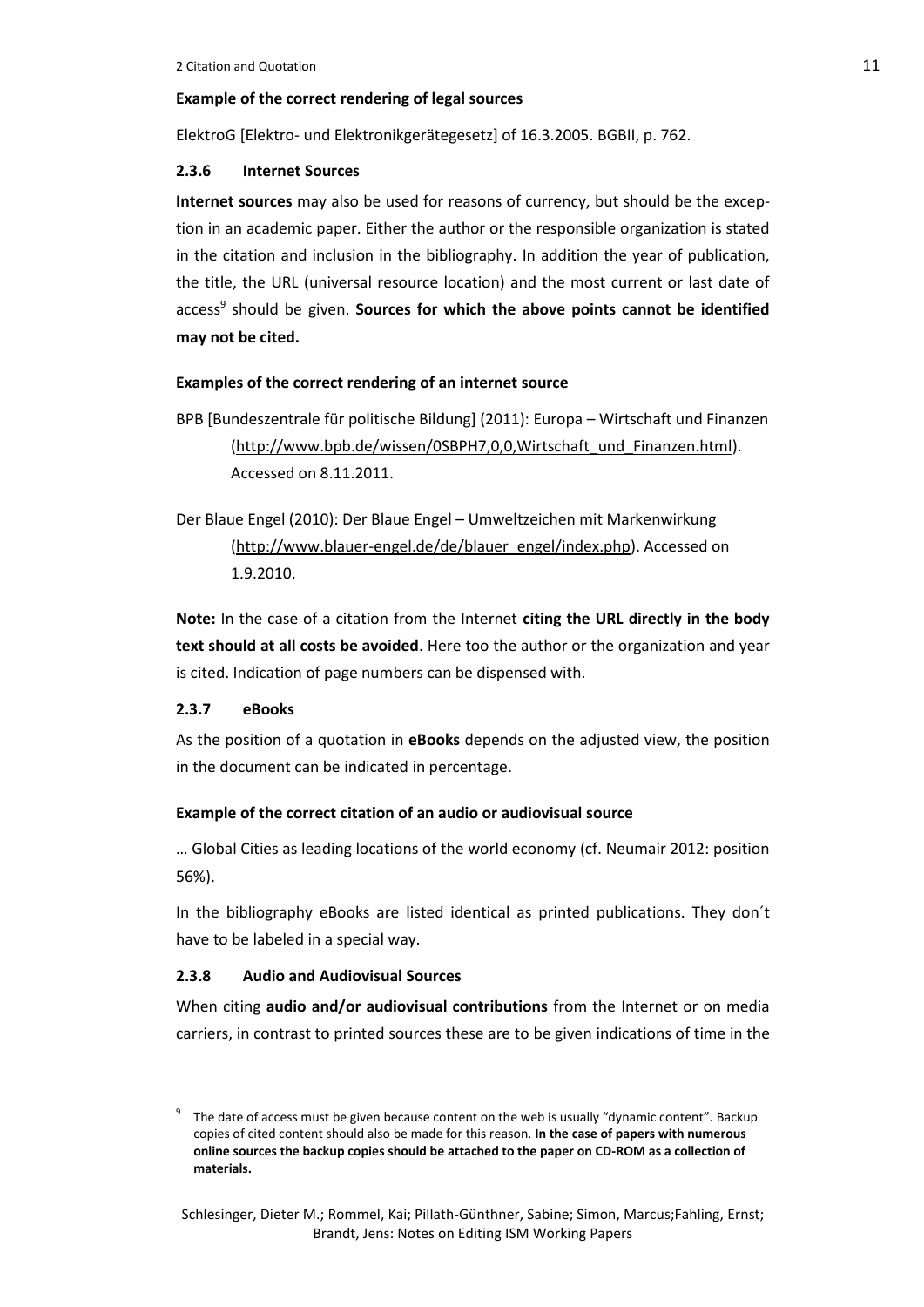12 2 Citation and Quotation

following form: "hour: minute: second" to "hour: minute: second" (h:mm:ss– h:mm:ss).

### **Example of the correct citation of an audio or audiovisual source**

… the volume of recoverable petroleum will reach its highest point (cf. Victor 2010: 0:05:10–0:05:50).

If **contributions from the Internet** are referenced, the citation and the inclusion in the bibliography should state either the author or the responsible organization. In addition the year of publication or production, the title, the URL (universal resource location) and the most current or last date of access are to be given. In the case of **contributions available on a media carrier**, instead of the URL and the date of access the media carrier (e. g. CD-ROM or DVD) and the place are given (as with the rendering of monographs).

#### **Examples of the correct rendering of an audio or audiovisual source**

- Püttjer, C.; Schnierda U. (2010): Fragen zur Motivation der Bewerbung. In: Püttjer, C.; Schnierda U. (eds.): Interaktives Bewerbungstraining. CD-ROM. Campus.
- Victor J.-C. (2010): Das Erdölfördermaximum. An episode in the series "Mit offenen Karten" (http://www.bpb.de/mediathek/73413/daserdoelfoerdermaximum). Accessed on 5.6.2012.

**Note:** The observations on internet sources (cf. chapter 2.3.6) as well as on scripts and teaching materials (cf. chapter 2.3.9) apply analogously. In particular it should be noted that audio and/or audiovisual contributions should be used only to a very limited extent and teaching materials are not capable of citation, as well as that a digital copy on CD-ROM of the cited contribution should be included in the paper's collection of materials.

### <span id="page-17-0"></span>**2.3.9 Lecture Notes, Teaching Materials and Published Student Papers**

**Lecture notes and teaching materials** are **not citable publications**, since they are didactical aids which usually refer to textbooks and other publications. For this reason it is the original sources and not the teaching materials that should be cited.

The homework and final papers published by various providers such as "Hausarbeiten.de" or "grin.com" (**published student papers**) are fundamentally **not citable publications**. This is because on the one hand the quality of the contents cannot be proven, and on the other hand the use of such sources would show that the user cannot acquire the represented contents themselves. Nevertheless in justified cases as well as after critical appraisal of the contents such publications may be resorted to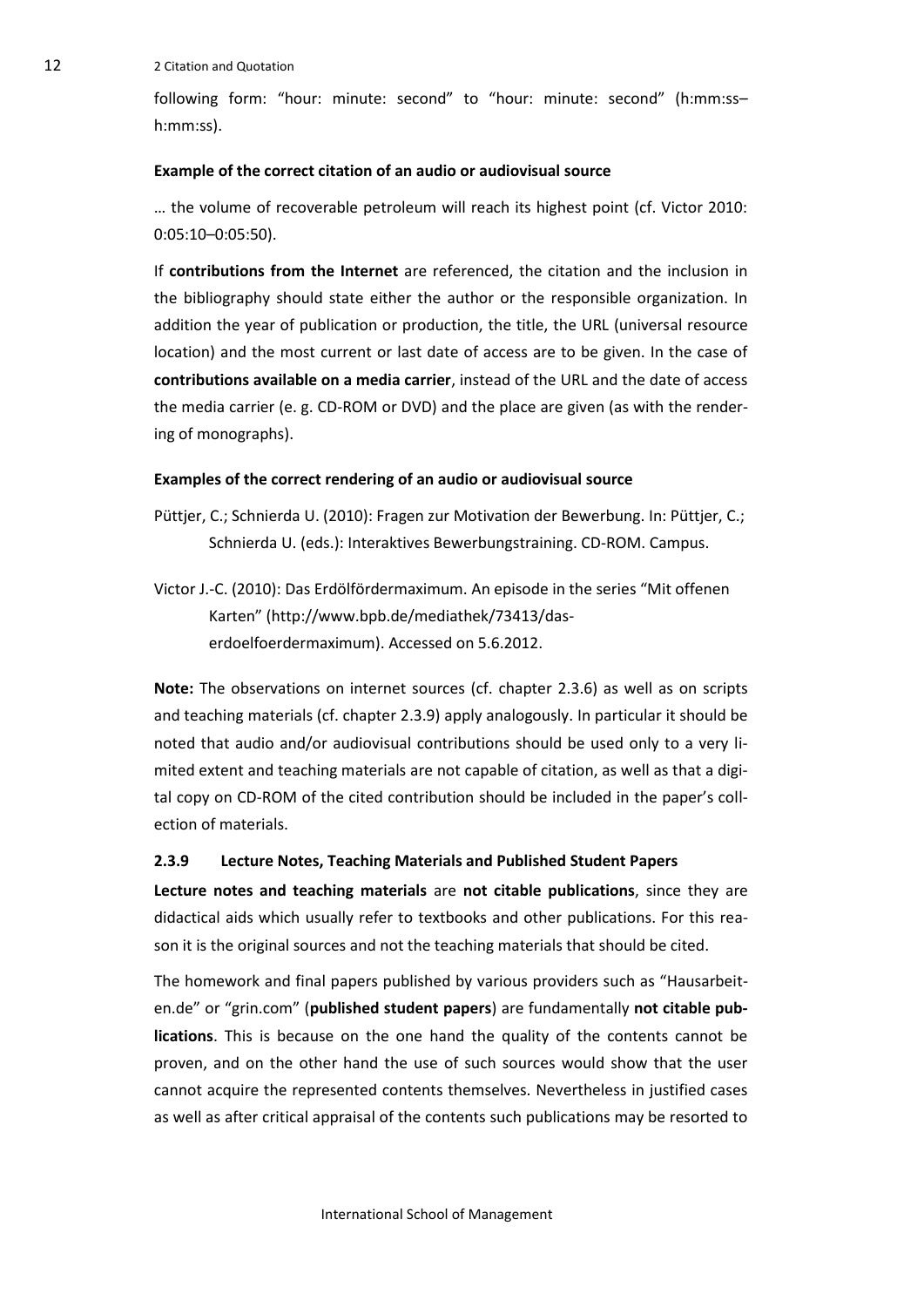$\overline{\phantom{a}}$ 

if the contents cannot otherwise be obtained. Reference to the author's own empirical research is for example conceivable.

### <span id="page-18-0"></span>**2.4 Citation of the Author's Own Empirical Research**

If in the course of a paper empirical research is carried out, this can be referenced as follows. A distinction should be made here between quantitative and qualitative research.

The raw data of **quantitative research** (e. g. from questionnaires or database searches) are carried over into a table and included in an appendix as a component of the paper. If because of their extent this is not representable or meaningful, the data should be attached to the appendix on CD-ROM as a collection of materials. Usually only the results are inserted into the text in an aggregated form by means of tables, figures or maps (cf. also Chapter 1.3). The source in this case is called "Author's own research". In discussing or interpreting the results appropriate reference can be made to the table, figure or map. References to raw data are made by "cf. appendix" or "cf. appendix: Collection of Materials". If calculations are carried out with the raw data (e. g. correlation tests), the results should be inserted depending on their extent either in the text or in an appendix e. g. as a table.

Interviews or expert questionnaires etc. in the context of **qualitative research** should either be fully transcribed<sup>10</sup> or documented as a record of results<sup>11</sup>. It may also be sensible to obtain a release of the document from the person questioned. The (transcribed) protocols should be marked with the acronym "INT", the name or a consecutive number as well as the date of questioning<sup>12</sup>. If the document has little text it should be included in an appendix. In the case of longer texts or many questionnaires the records should be attached to the appendix on CD-ROM as a collection of materials. An alphabetically sorted summary list should then be inserted into the appendix. If the anonymity of the people questioned is to be safeguarded, each person should be assigned a number (e. g. INT 1). In this case the supervising lecturer should be given a separate list with the numbers and the corresponding names for control purposes. References to the results of short records are made by "cf. INT 1" or "cf. INT Schlesinger". In the case of longer (usually transcribed) records the relevant line should also be given (e. g. "cf. INT Schlesinger, lines 3-5").

 $10$  In this case the interview is taken over verbatim and every line of text numbered. This method is used mainly in questionnaires that not only document a statement but are also intended to record the context of the questionnaire. This makes sense, for example, in the case of communications, psychological, sociological or cultural issues.

<sup>11</sup> In this context an email correspondence with an interviewee, for example, can be referenced by its printout.

<sup>&</sup>lt;sup>12</sup> Besides this information the further requirements on the preparation of records from empirical social research should also be observed.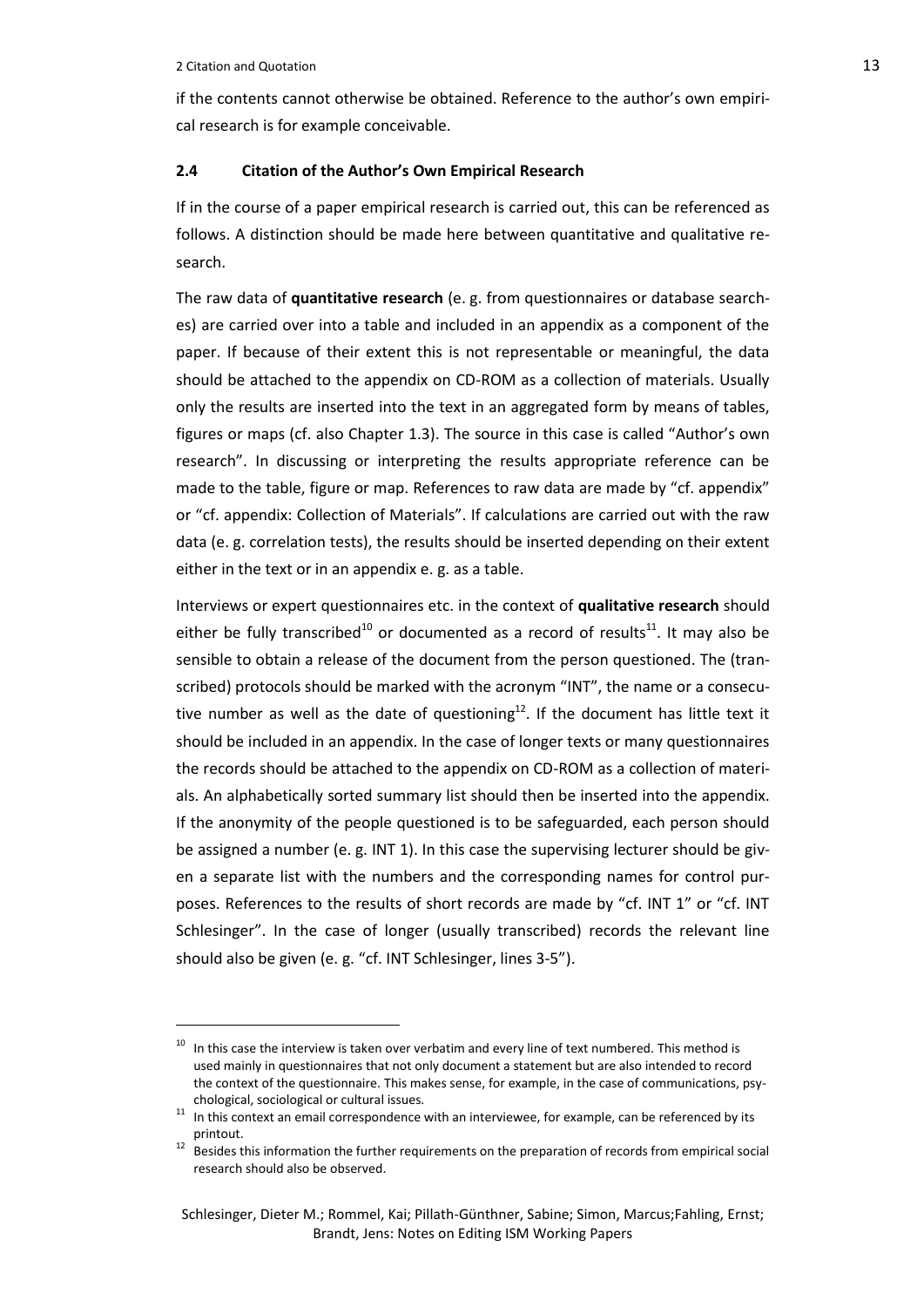# <span id="page-19-0"></span>**Bibliography**

- BPB [Bundeszentrale für politische Bildung] (2011): Europa Wirtschaft und Finanzen (http://www.bpb.de/wissen/0SBPH7,0,0,Wirtschaft\_und\_Finanzen.html). Accessed on 8.11.2011.
- Der Blaue Engel (2010): Der Blaue Engel Umweltzeichen mit Markenwirkung (http://www.blauer-engel.de/de/blauer\_engel/index.php). Accessed on 1.9.2010.

ElektroG [Elektro- und Elektronikgerätegesetz] of 16.3.2005. BGBII, p. 762.

- FTD [Financial Times Deutschland] (2012): Tim Cook auf kniffliger Mission. 28.3.2012, p. 8.
- Geinitz, C.; Stabenow, M.; Welter, P. (2012): Handelsstreit um knappe Rohstoffe eskaliert. In: Frankfurter Allgemeine Zeitung, 14.3.2012, No. 63, p. 13.
- Haas, H.-D.; Neumair, S. M. (2008): Wirtschaftsgeographie. 2nd ed., WBG.
- Haas, H.-D.; Neumair, S. M.; Schlesinger, D. M. (2009): Geographie der internationalen Wirtschaft. WBG.
- Haas, H.-D.; Schlesinger, D. M. (2007): Umweltökonomie und Ressourcenmanagement. WBG.
- Haas, H.-D.; Schlesinger, D. M. (2010): Bergbau, Energiewirtschaft und Energieversorgung. In: Kulke, E. (ed.): Wirtschaftsgeographie Deutschlands. Spektrum, pp. 101–129.
- Neumair, S. M.; Schlesinger, D. M.; Haas, H.-D. (2012): Internationale Wirtschaft. Unternehmen und Weltwirtschaftsraum im Globalisierungsprozess. Oldenbourg.
- Schlesinger, D. M. (2006): Unternehmerische Motive eines umweltgerechten Verhaltens. Oldenbourg.
- Schlesinger, D. M. (2010a): Cross-border trade with secondary raw materials. In: GR International Edition (2010), No. 1, pp. 38–43.
- Schlesinger, D. M. (2010b): Web 2.0 als Instrument des Verbraucherschutzes. In: UM-ID: Umwelt und Mensch – Informationsdienst (2010), No. 1, pp. 39–45.
- Schlesinger, D. M. (2011): Der Wert von Labels: Zur Bedeutung von Grund- und Zusatznutzen im Verbraucherschutz. In: UMID: Umwelt und Mensch – Informationsdienst (2011), No. 1, pp. 37–41.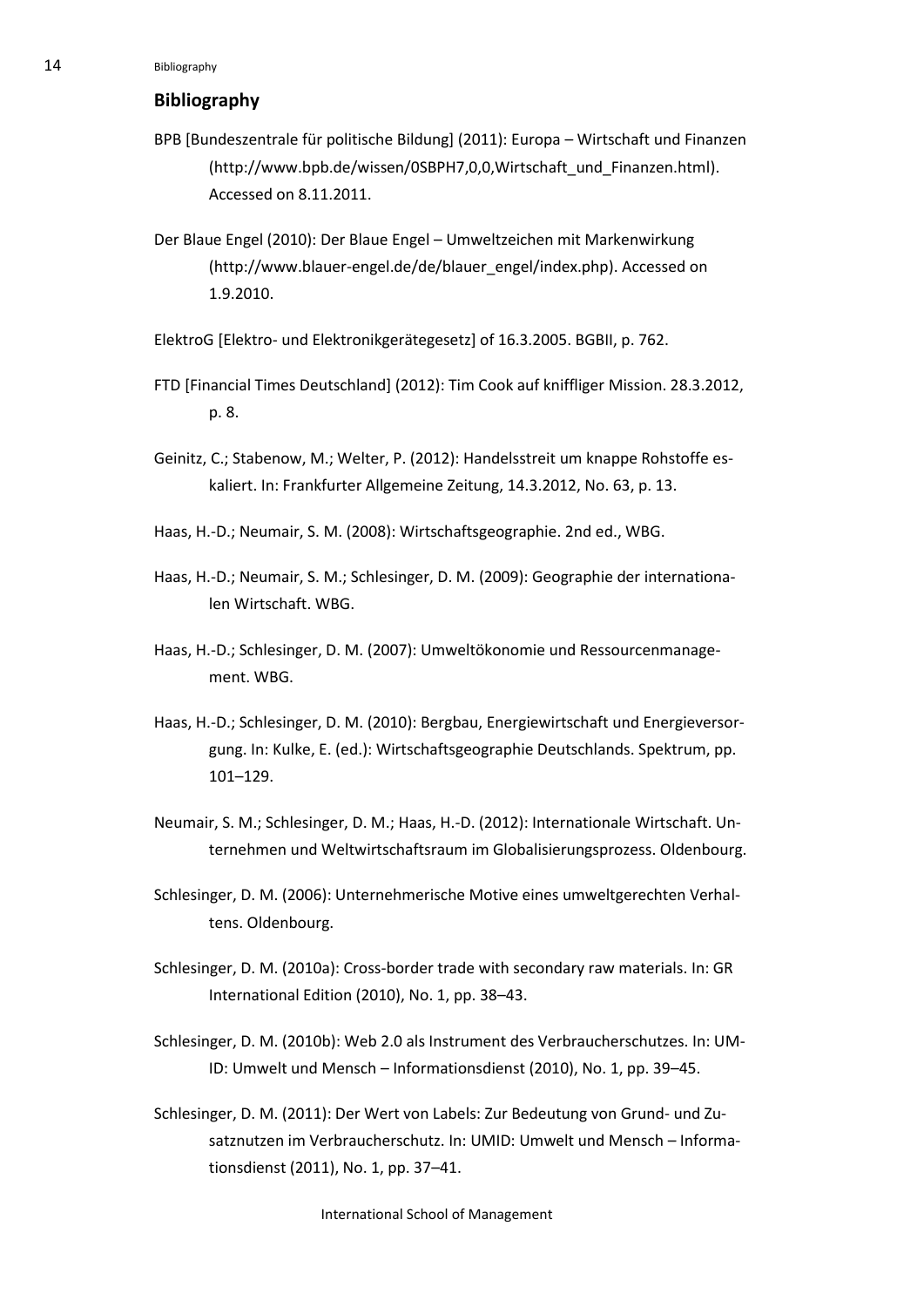#### Bibliography 15

Victor J.-C. (2010): Das Erdölfördermaximum. An episode in the series "Mit offenen Karten" (http://www.bpb.de/mediathek/73413/daserdoelfoerdermaximum). Accessed on 5.6.2012.

**Note:** All information in the bibliography is to be framed in a consistently uniform way. If for example a first name has been abbreviated, then first names should always be abbreviated. If the first name has been written in full, then first names are always written in full. Titles (e. g. Dr) or professional designations (e. g. Prof.) of authors should not be given.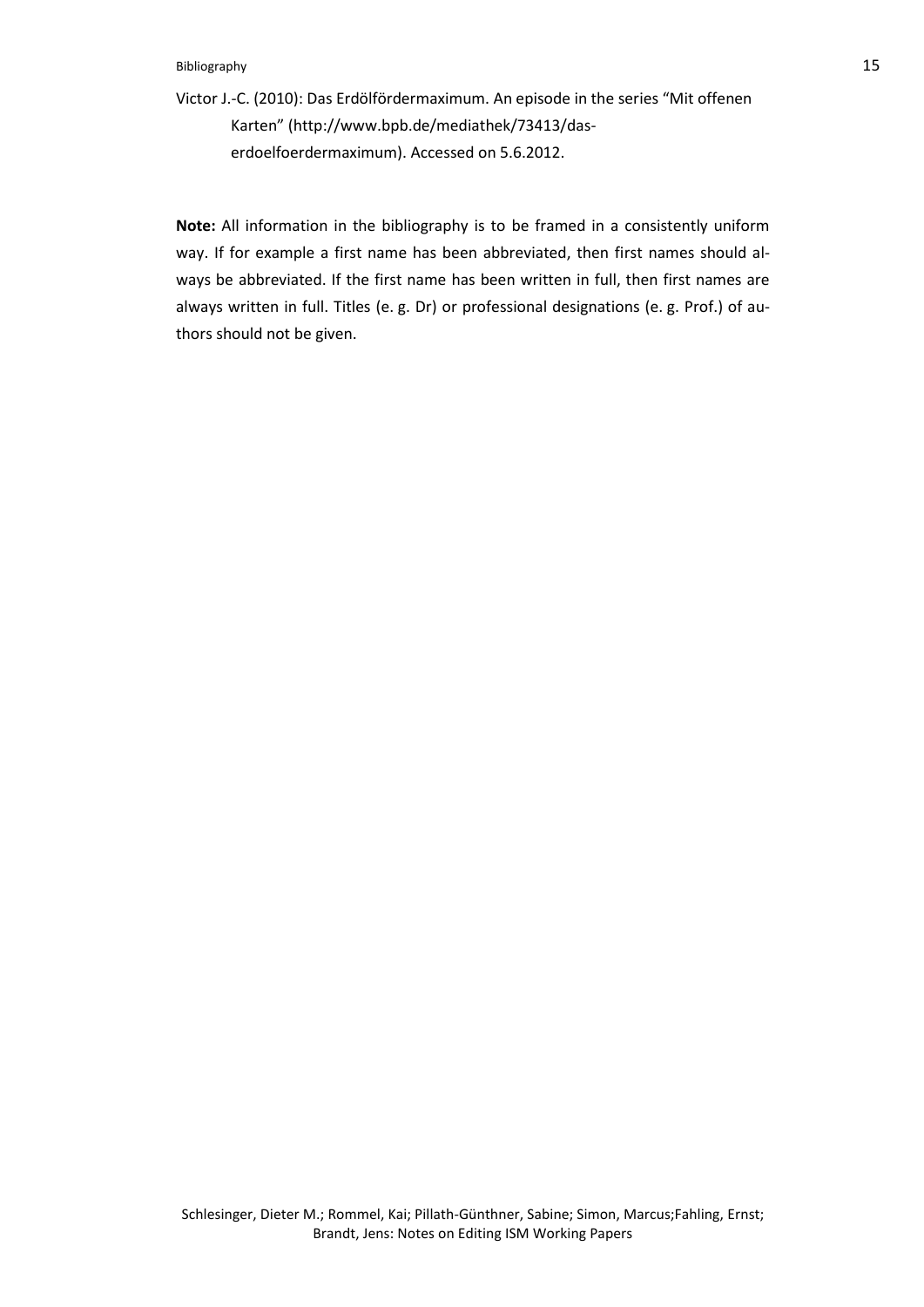# **The Authors**

Prof. Dr. Jens **Brandt** studied psychology at the University of Würzburg. Since completing his doctorate in 2010 at the University of Graz, he has headed the Würzburg branch of the Institute for Accompanying Research. His focus is on quality management and evaluation of personnel and organizational development projects. In addition, he has been Managing Partner of



HR CheckSystems GmbH Würzburg since 2002. The evaluation of international personnel development projects is one of the key areas of his activities here. Since March 2013, Brandt has been a university lecturer in the field of psychology & management at ISM Frankfurt / Main. He previously taught as a lecturer at the ISM locations in Munich and Frankfurt / Main. In June 2013, he was appointed professor.

Prof. Dr. Ernst **Fahling** studied economics at the Universities of Stuttgart and Tübingen. Subsequently followed doctoral studies / research years at the universities of Kiel, Bremen and at the University of Berkeley, California, USA. From 1979 to 1989 he took various financial functions at Ford Werke AG in Cologne and for several years at Ford of Europe in Brentwood,



UK. From the end of 1989 until the middle of 2000, he was responsible for Groupwide asset management at Daimler AG, and from 1994 onwards, as Group Treasury Director, the cash and foreign exchange management within the Daimler Group. He was then co-founder and general agent of a private bank. In 2002, he founded his own financial consulting company. Since 2002, he has been working at the International School of Management, Dortmund, where he is initially responsible for the course of studies in finance and investment management. Currently, he heads the Master of Science, Finance. He is also the campus manager of ISM Frankfurt. His main focus in teaching and research is in asset, risk and treasury management, the use of derivatives, corporate finance and alternative investment opportunities.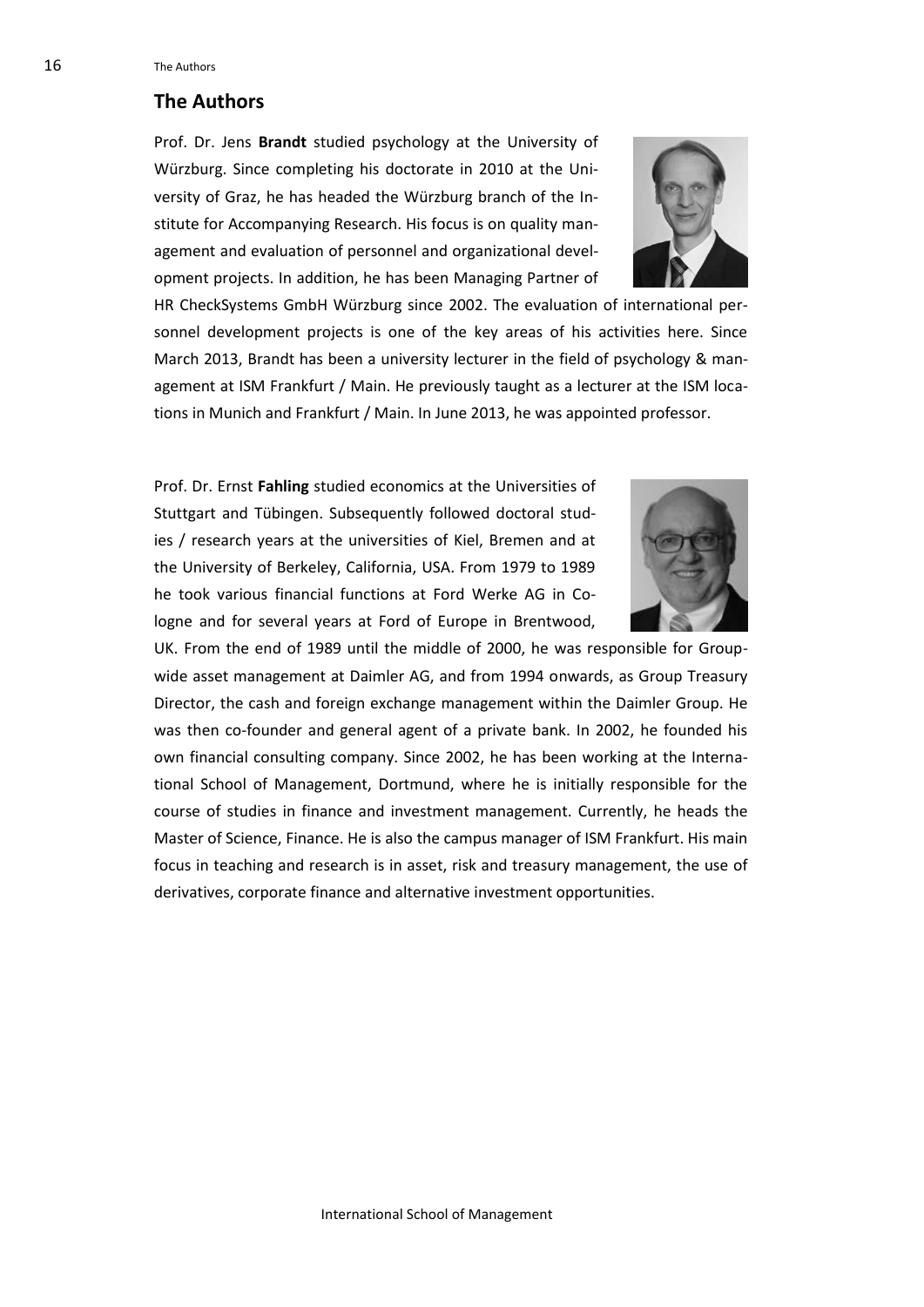#### The Authors  $17$

Dipl.-Kff. Dipl.-Bibl. Sabine **Pillath-Günthner** is the leading librarian of the ISM and supports the publications as well as the first academic steps of the students at the Dortmund location of the ISM and as a teaching librarian. After studying librarianship at the Fachhochschule Hamburg with the main focus on library theory and the study of business administration with a focus on



religion and economic ethics at the university in Bielefeld, Pillath-Günthner worked for three years as a free trade representative in the sector of construction financing before taking over the one-person-library at Dortmund.

Prof. Dr. Kai **Rommel** studied economics at the GH Kassel and promoted in agricultural economics at the agricultural and horticultural faculty of the Humboldt-Universität in Berlin. Between 2000 and 2007 he worked as an assistant at the chair of economics, in particular environmental economics, at the Brandenburg University of Technology, Cottbus. After gaining

his habilitation in economics, energy economics and environmental economics, he took over as guest professor at the Chair of Economics, in particular environmental economics at BTU Cottbus. In 2007 he received the diploma for economic education at the Humboldt University in Berlin. He then worked as a strategist for the energy industry at Energie Baden-Württemberg AG. Since March 2010 he has been a professor for energy management, and since September 2010 he has assumed the position of the dean of research at the International School of Management in Dortmund.

Prof. Dr. Dieter M. **Schlesinger** studied business administration and business research at the Ludwig-Maximilians-University of Munich. Subsequently, he did his doctorate on the topic "Entrepreneurship of an Environmentally Good Behavior". As a research assistant at the Institute for Economic Geography at the Ludwig-Maximilians-University, he was responsible for the



Department of Environmental Economics and Resource Management as well as project management in the municipal consulting for sustainable regional development. Subsequently, Schlesinger worked as a scientific adviser for environmental and health economics at the Federal Office for Radiation Protection in Risk Communication. Since September 2008, Schlesinger teaches at the ISM. In April 2012 he was appointed professor. He is the author of numerous publications on sustainability, international management and location research.

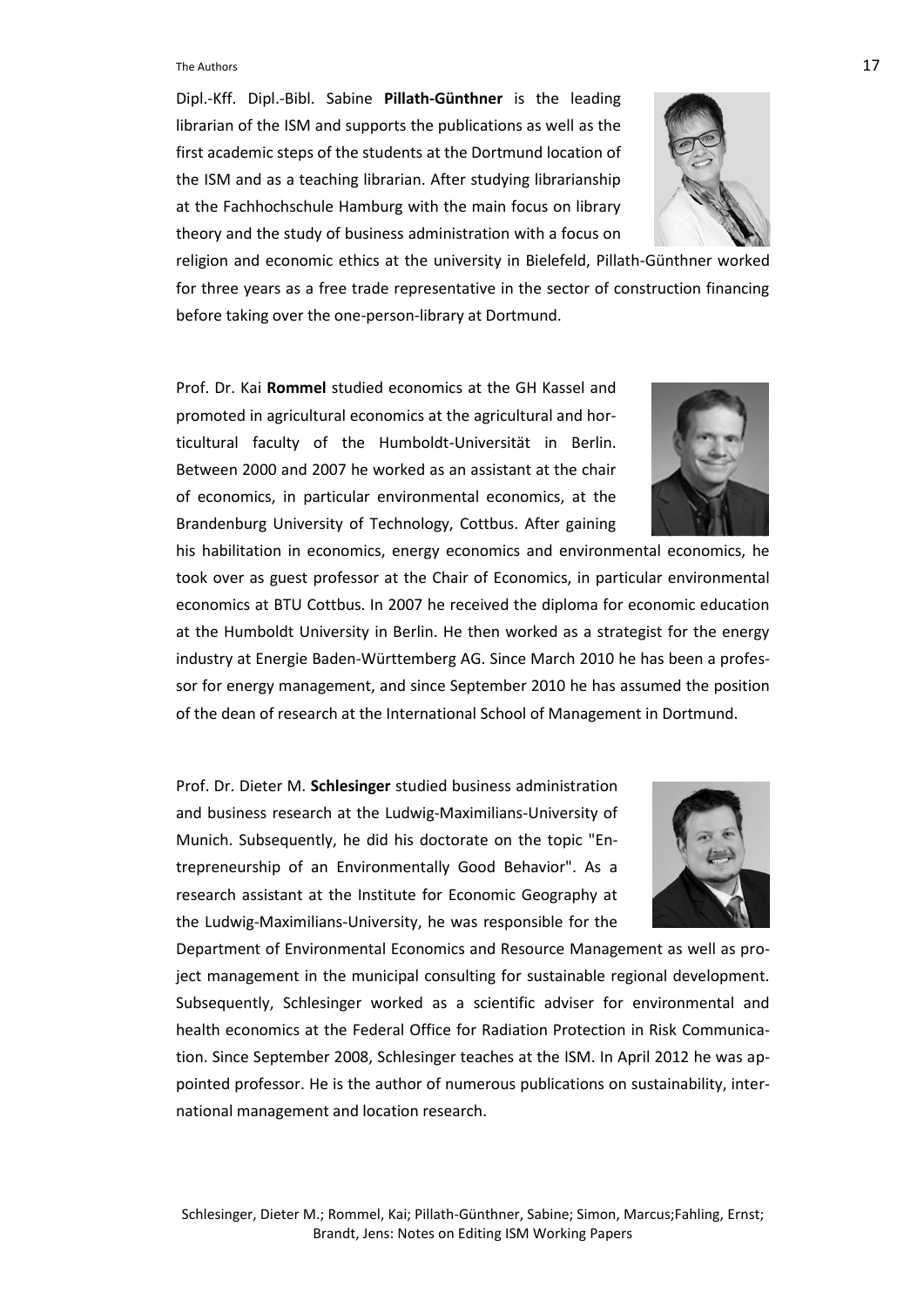Prof. Dr. Marcus **Simon** is Professor of Corporate Communication at the International School of Management. After completing his studies of German Studies, Comparative Studies and Business Administration at the University of the Saarland, Simon completed a traineeship at the university magazine "forum" in Konstanz. As a founding editor, he moved to Munich to



help placing the new magazine "<e>Market – Magazin für E-Commerce und Online-Marketing " (Süddeutscher Verlag) on the market. He did his doctorate in-service on the topic "Mass media strategies in the life and work of Arno Schmidts". In 2002, he became self-employed and worked for the corporate communications of T-Systems International in Frankfurt / Main, for "W&V Werben & Verkaufen", "Süddeutsche Zeitung", "Saarbrücker Zeitung" and Medientage Munich. He was a moderator at the German and the Swiss Graduate Congress, advised Stadtwerke München (SWM) in media questions and conducted the research editorial at the Ludwig-Maximilians-Universität (LMU) Munich.

# **International School of Management**

Since 1990, the International School of Management (ISM), a state-recognized, private university, has been training young managers for international business in Dortmund, Frankfurt / Main, Munich, Hamburg, Cologne and Stuttgart. The study program consists of seven full-time Bachelor's programs, nine full-time Master's programs, a Master's degree, a preparatory pre-master, three dual courses, and three MBA programs. All ISM courses are characterized by their international nature and practical orientation. Factors such as close co-operation with companies, projects in small groups, as well as integrated foreign semesters and modules with more than 175 partner universities throughout the world, have helped to guarantee their success. The quality of the education has been confirmed by both students and University rankings where the ISM has for years consistently occupied the top placings. The ISM Working Paper presents the results of work from theses, workshops and from the ISM´s own research work. Similar to the ISM Research Journal, also part of the new ISM publication series, contributions to the ISM Working Paper are subjected to a peer review.